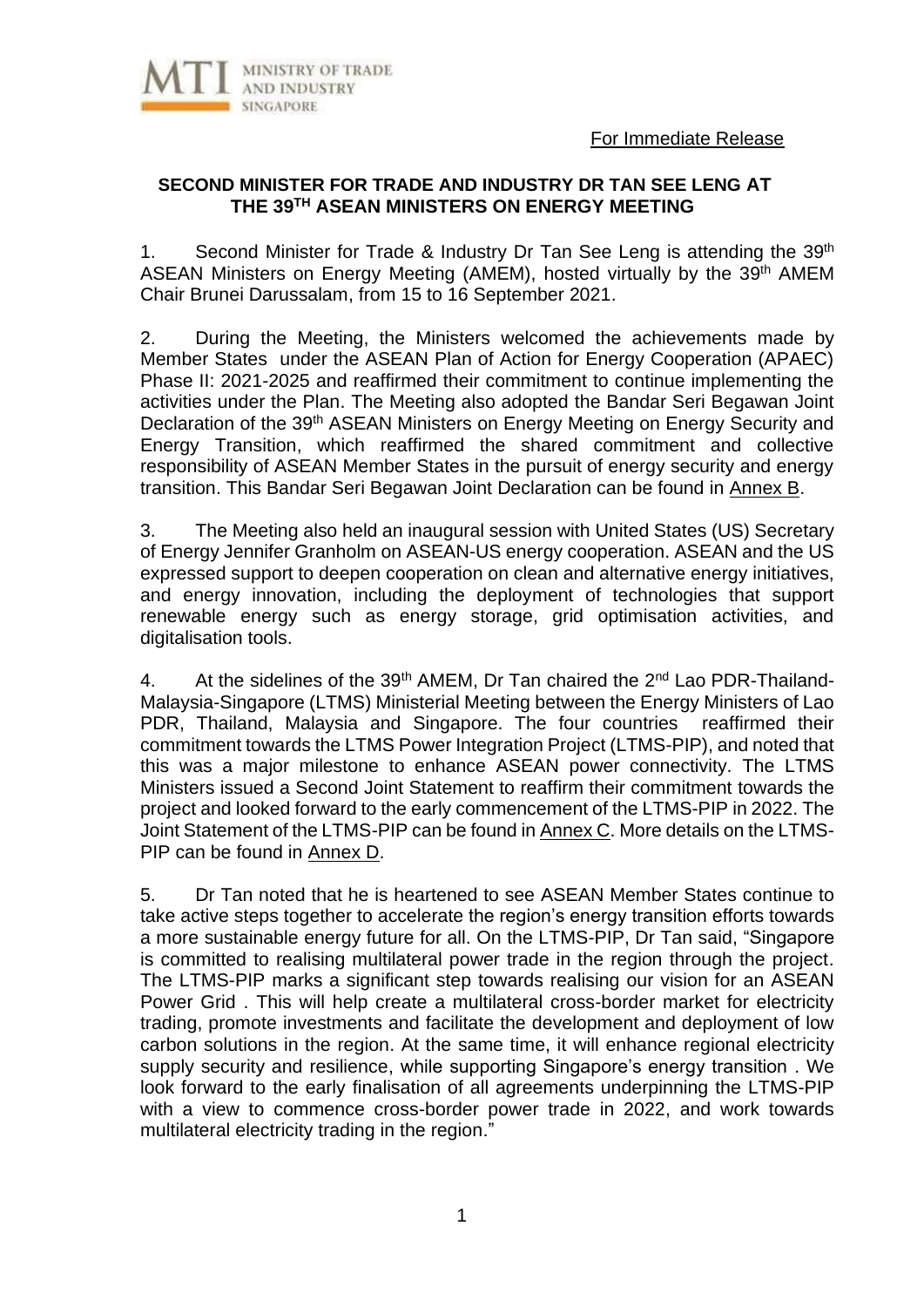

6. The 7th AMEM-International Energy Agency (IEA) Dialogue and 5th AMEM-International Renewable Energy Agency (IRENA) Dialogue were also held today. To commemorate the 10<sup>th</sup> anniversary of ASEAN-IEA cooperation, a "Commemorative Statement on the ASEAN-IEA Energy Collaboration" was issued, reaffirming ASEAN and the IEA's commitment to energy cooperation in achieving energy security, accessibility, affordability and sustainability for all in the region, in line with the ASEAN Plan of Action for Energy Cooperation (APAEC).

7. The ASEAN Energy Awards 2021 Ceremony was held this evening. The Awards seek to recognise the efforts of the private sector in energy management, while encouraging greater cooperation in the region towards energy efficiency. Singapore received 12 awards for implementing best practices in energy efficiency and contributing to the region's energy sector. The list of awardees can be found in Annex E.

8. ASEAN's key Dialogue Partners and International Organisations, namely Australia, China, India, Japan, the Republic of Korea, New Zealand, Russia, and the United States will join the ASEAN Member States at the 15<sup>th</sup> East Asia Summit Energy Ministers Meeting and 18th ASEAN Plus Three Ministers on Energy Meeting on 16 September. They will discuss how to further strengthen cooperation to support ASEAN's energy transition efforts with the view to promote greater energy resilience and sustainability.

#### **Ministry of Trade and Industry 15 September 2021**

**Annex A: Photos of Dr Tan at the 39th AMEM and Captions**

- **Annex B: Bandar Seri Begawan Joint Declaration on Energy Security and Energy Transition**
- **Annex C: Second Joint Statement of the LTMS-PIP**
- **Annex D: Background Information on the LTMS-PIP**

**Annex E: Singapore winners of the ASEAN Energy Awards 2021**

#### **For media queries, please contact:**

Athena Michael Senior Assistant Director, Communications and Engagement Division Email: [Athena\\_Michael@mti.gov.sg](mailto:Athena_Michael@mti.gov.sg)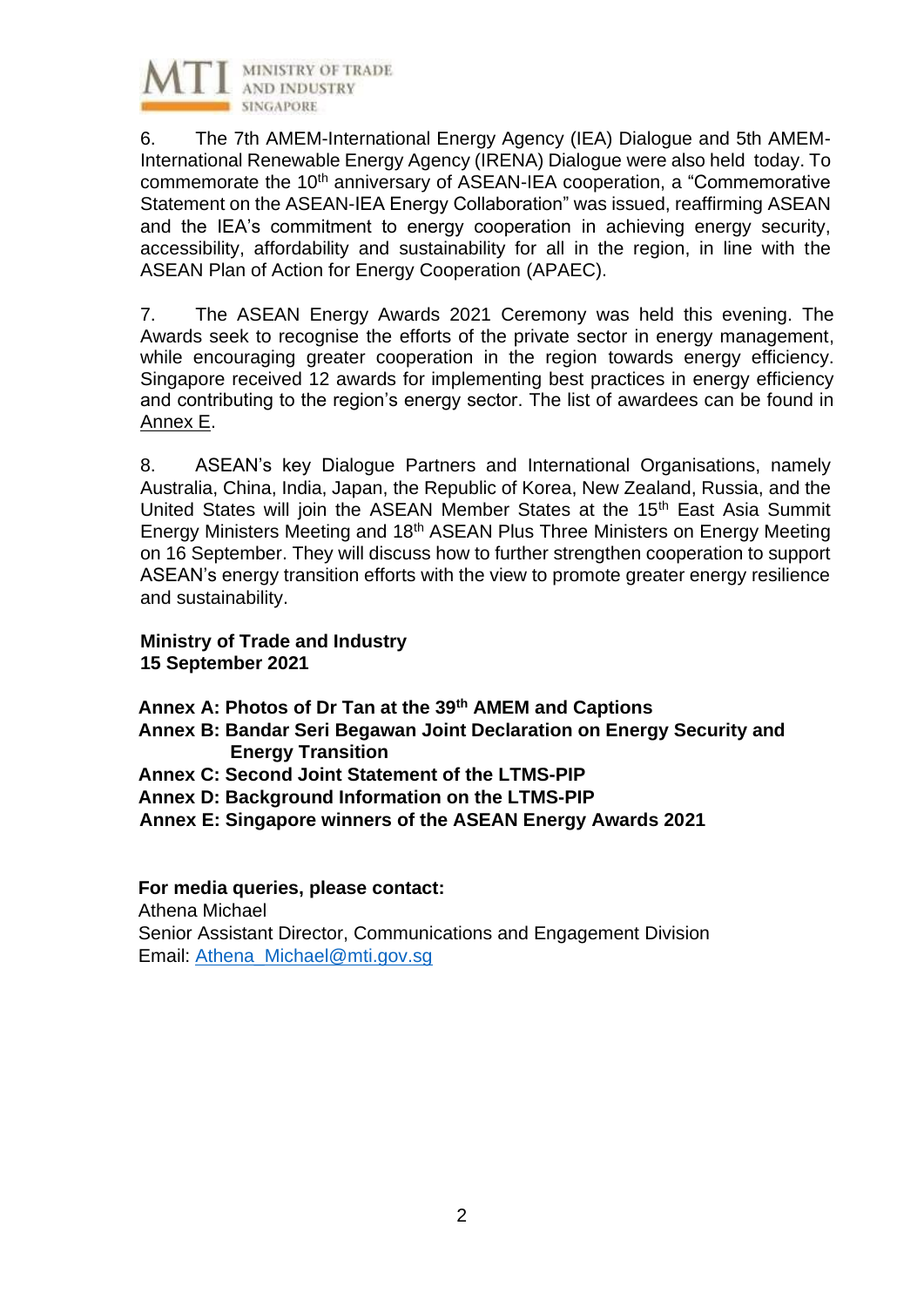



### **Annex A: Photos of Dr Tan at the 39th AMEM and Captions**

**Photo 1:** Second Minister for Trade and Industry Dr Tan See Leng with Chairperson and Minister of Energy H.E. Dato Seri Setia Dr Awang Haji Mat Suny bin Haji Md Hussein, other ASEAN Energy Ministers, as well as the ASEAN Secretariat and the ASEAN Centre of Energy (ACE) Executive Director at the Joint Opening Ceremony for the 39th AMEM and Associated Meetings.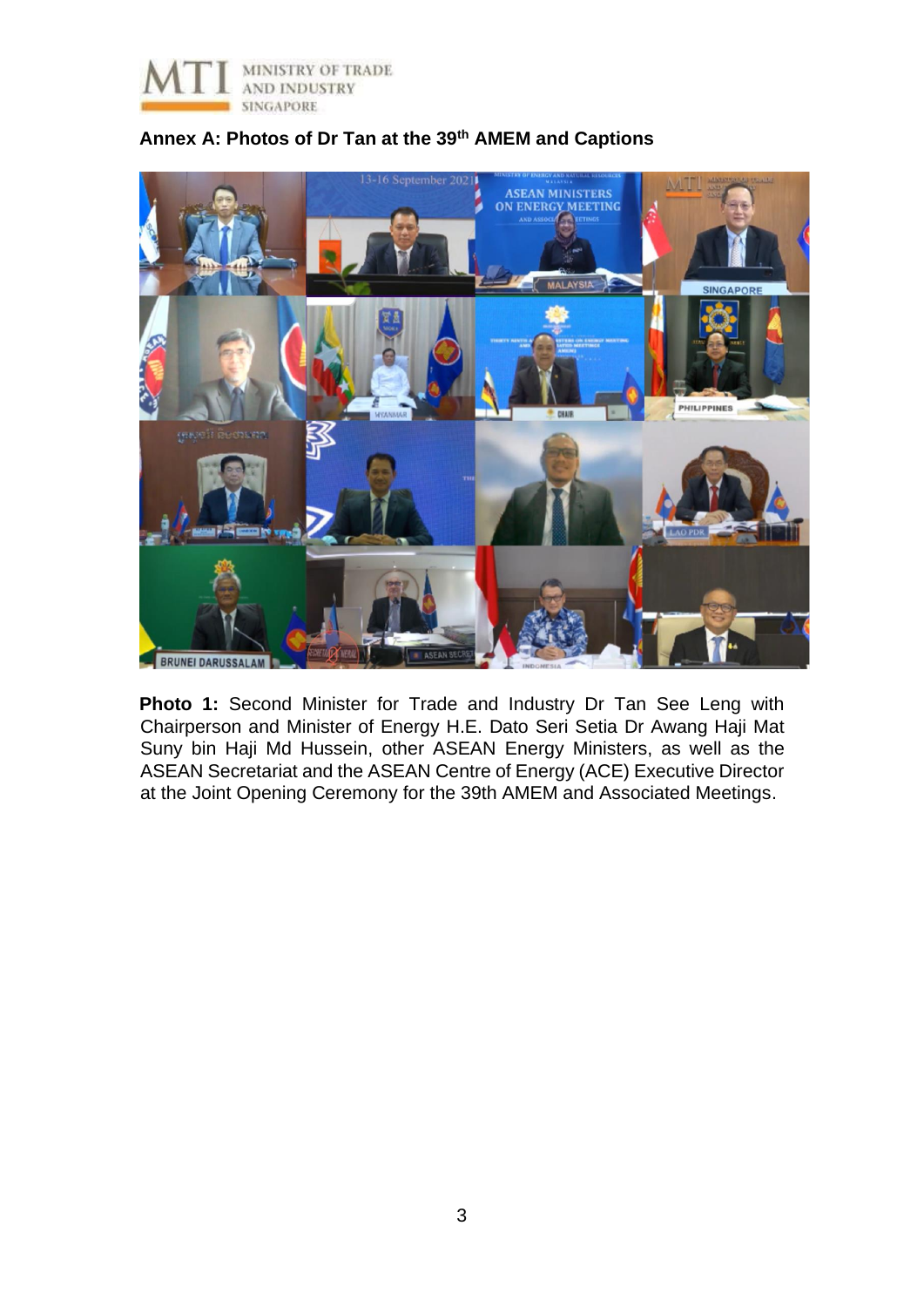

**Photo 2:** Second Minister for Trade and Industry Dr Tan See Leng with Minister of Energy and Mines, Lao PDR H.E. Daovong Phonekeo, Deputy Prime Minister and Minister of Energy, Thailand H.E. Supattanapong Punmeechaow and Secretary General of the Ministry of Energy and Natural Resources, Malaysia Datuk Zurinah Pawanteh at the 2<sup>nd</sup> LTMS Ministerial Meeting.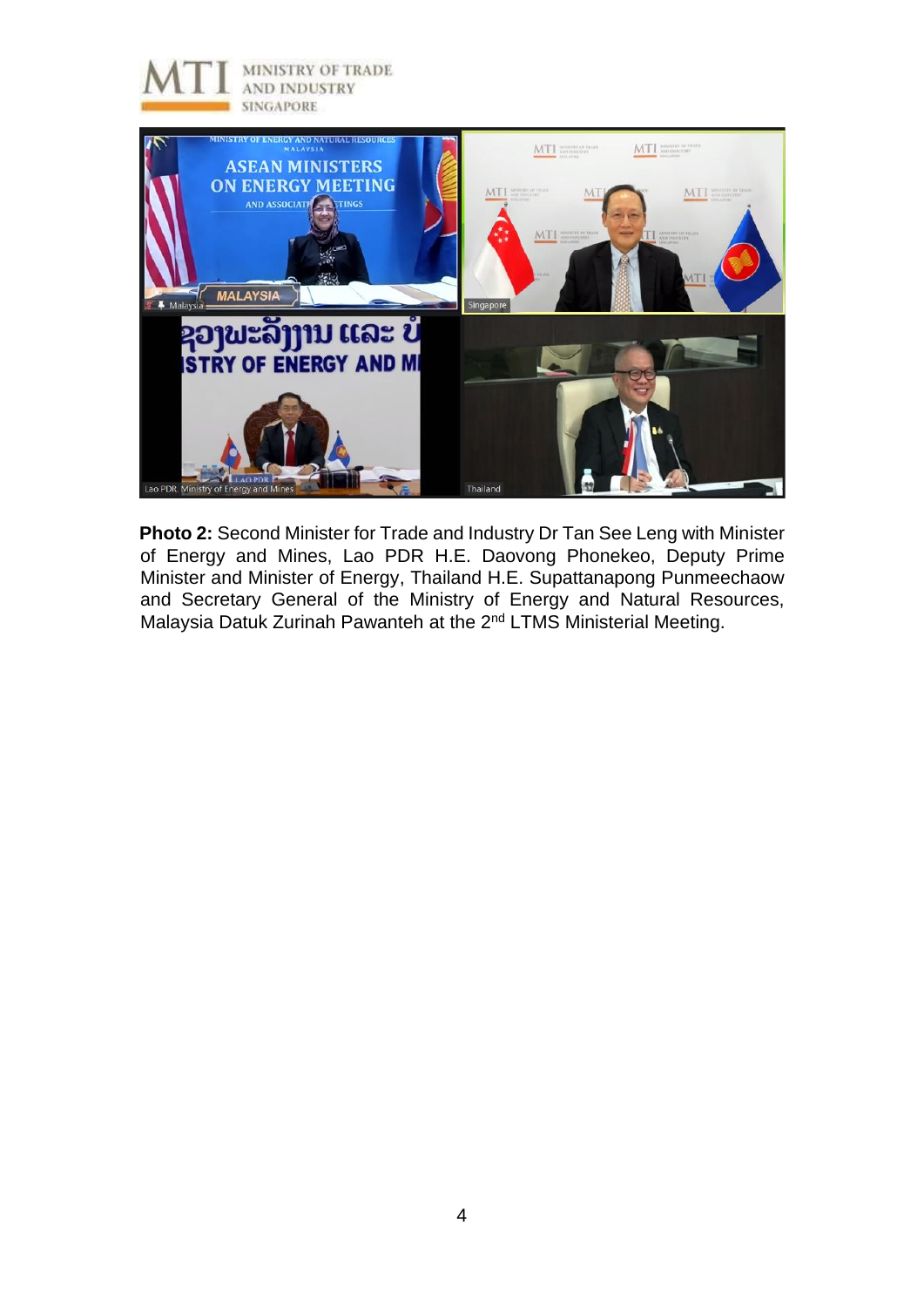

**Annex B: Bandar Seri Begawan Joint Declaration on Energy Security and Energy Transition**



### **BANDAR SERI BEGAWAN JOINT DECLARATION OF THE 39TH ASEAN MINISTERS ON ENERGY MEETING ON ENERGY SECURITY AND ENERGY TRANSITION**

The Thirty-Ninth ASEAN Ministers on Energy Meeting (hereinafter referred to as "AMEM") was convened on 15 September 2021, via videoconference.

**ACKNOWLEDGING** the unprecedented impacts of the Coronavirus disease 2019 (COVID-19) pandemic on the global economy, including the energy sector, as well as the adverse effects the pandemic has had on the well-being and livelihood of the people;

**RECALLING** the ASEAN Comprehensive Recovery Framework (ACRF) and its Implementation Plan, adopted by the ASEAN Leaders at the 37<sup>th</sup> ASEAN Summit via videoconference on 12 November 2020, by which, under the Broad Strategy 5: Advancing Towards a More Sustainable and Resilient Future highlights the importance of sustainable energy and seizing the opportunities for ASEAN to promote green growth and boost the economy;

**UNDERSCORING** the importance of a resilient energy system that can contribute to all elements of energy security, including diversification of energy sources, security of supply, and regional energy connectivity, through enabling adaptation to changing conditions and recovery, restoration and rehabilitation from disruptions and emergencies;

**INSPIRED** by and united under One Vision, One Identity and One Community, and Brunei Darussalam's ASEAN Chairmanship 2021 theme: "*We Care, We Prepare, We Prosper*", with a view to care for the people and each other's wellbeing, prepare for future opportunities and challenges, and prosper together as a unified region, in pursuing the goal of energy security to maintain and protect energy services against disruptions that drive energy transition in ensuring access to affordable, reliable, sustainable and modern energy for all;

**GUIDED** by the purposes and principles in the ASEAN Charter, the ASEAN Community Vision 2025 and the ASEAN Economic Community Blueprint 2025 to promote sustainable energy security and energy transition in an inclusive and just manner to foster economic growth and sustainable development for the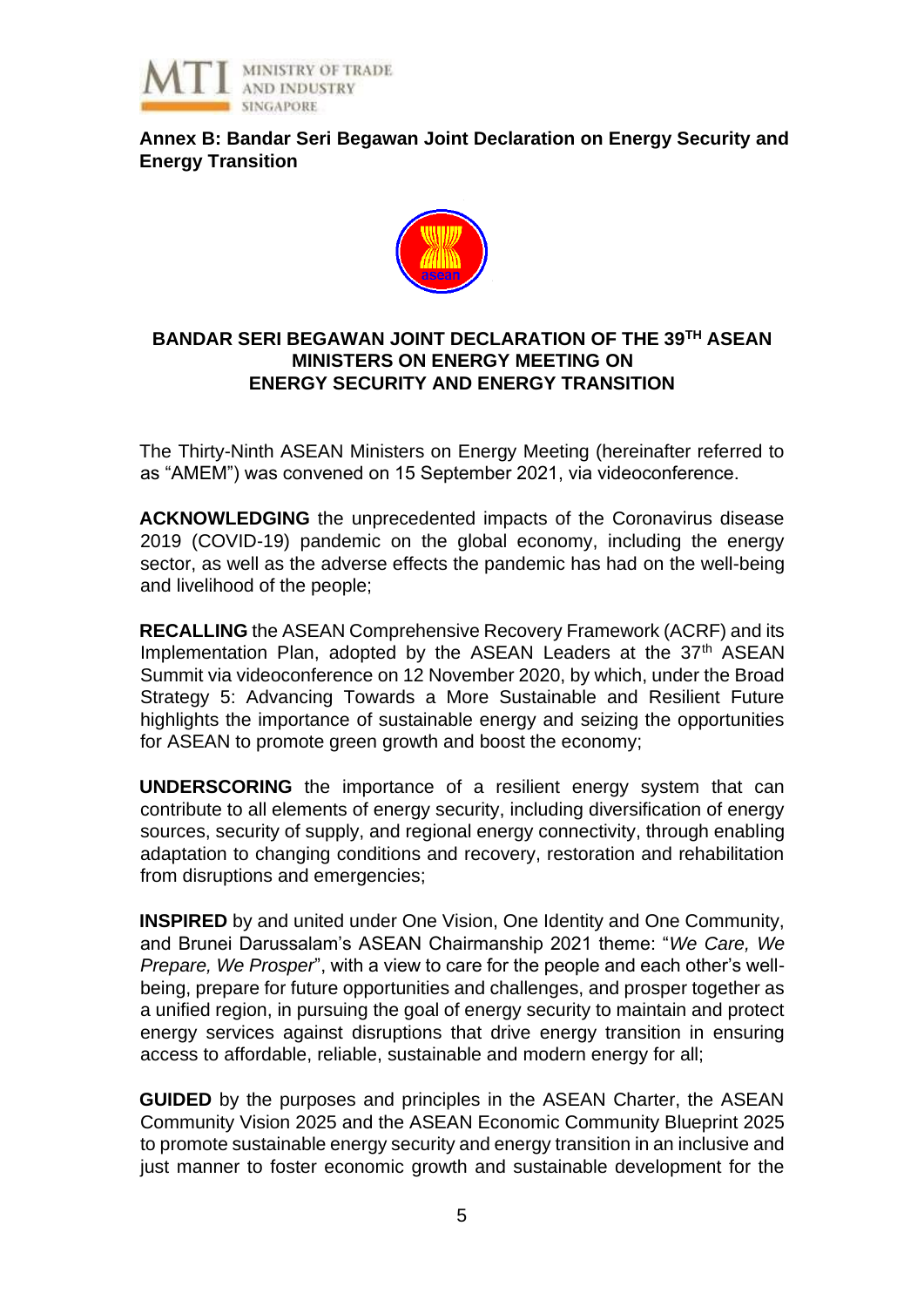

benefit of present and future generations, and to place the well-being, livelihood and welfare of the peoples at the center of the ASEAN Community building process;

**RECALLING ALSO** the historic inauguration of the ASEAN Economic Ministers Meeting on Energy Cooperation (AEMMEC), a precursor to the AMEM, in Bali, Indonesia on 29 – 30 September 1980 as a significant milestone for the evolution and consolidation of ASEAN energy cooperation in contributing towards the advancement of ASEAN Community building, particularly the ASEAN Economic Community;

**ENCOURAGED** by the substantial achievements of the AMEM in the last four decades in forging regional economic cooperation and integration, with a view to enhance connectivity, and increase competitiveness and productivity that are vital to the effective operationalisation of the economic community;

**RECALLING FURTHER** the ASEAN Plan of Action for Energy Cooperation (APAEC) Phase II: 2021 - 2025, endorsed at the  $38<sup>th</sup>$  ASEAN Ministers on Energy Meeting via videoconference on 19 November 2020, with the theme: "Enhancing Energy Connectivity and Market Integration in ASEAN to Achieve Energy Security, Accessibility, Affordability and Sustainability for All", and the sub-theme: "Accelerating Energy Transition and Strengthening Energy Resilience through Greater Innovation and Cooperation";

**NOTING WITH GREAT SATISFACTION** the notable progress and tangible results of the AMEM in supporting sustainable energy security and encouraging effective energy transition, in particular, through the work of the Specialised Energy Bodies (SEBs), comprising the Heads of ASEAN Power Utilities and Authorities (HAPUA) on ASEAN Power Grid (APG), the ASEAN Council on Petroleum (ASCOPE) on Trans-ASEAN Gas Pipeline (TAGP) and the ASEAN Forum on Coal (AFOC) on Coal and Clean Coal Technology (CCT); and the Sub-Sector Networks (SSNs) on Energy Efficiency and Conservation (EE&C), Renewable Energy (RE), Regional Energy Policy and Planning (REPP) and Nuclear Energy Cooperation (NEC);

**APPRECIATING** the role of the ASEAN Centre for Energy (ACE) since its establishment in 1999 in providing relevant information and expertise to ensure that the necessary energy policies and programmes are in harmony with the economic growth and the environmental sustainability of the region;

**DETERMINED** to enhance cooperation within ASEAN through the implementation of the bold and forward-looking APAEC that is relevant, contemporary and responsive to the challenges of the times in ensuring energy security, while transitioning towards a low-carbon energy system, based on national social and economic circumstances and needs, with diverse energy resources, demand dynamics, affordability to the people, appropriate technologies, financial resources and cultures;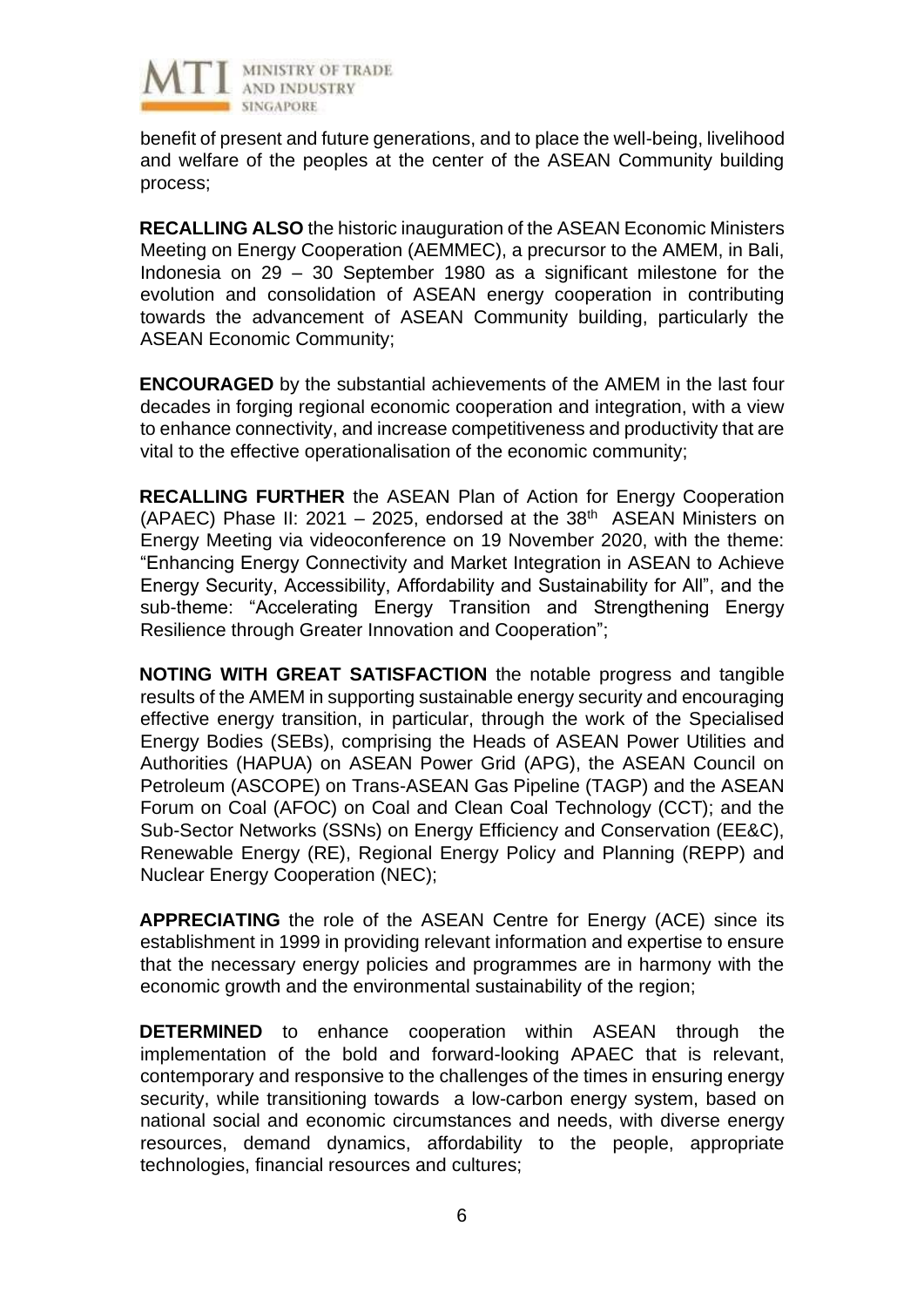

**RECOGNISED** that with unique and diverse energy systems, energy transition in the region shall take a pragmatic approach, and that natural gas and renewable energy can play a key role in the transition towards lower-emission energy systems, including through the different possible national paths to achieve access to affordable, reliable, sustainable and modern energy for all;

**RECOGNISING** that the issues and challenges in ensuring energy security and accelerating an inclusive and just energy transition cuts across and goes beyond the energy sector, and needs to be addressed through concrete, collaborative, and parallel interventions with key enabling sectors and policy areas such as finance, investments and industrial policy, standards and conformance, transport, environment and climate;

**RECOGNISING ALSO** that the energy sector is crucial to urgently address our shared long-term climate goals and commitment to reduce emissions through the transformation of the energy system, in accordance with national planning and priorities, which includes enhancing energy efficiency and conservation, deploying energy renewables and increasing investments in advanced and cleaner energy technologies that can contribute to an environmentally sound, greener, affordable, and socially and economically sustainable development path;

**EMPHASISING** the need to strengthen cross-sectoral and cross-pillar coordination, in view of the complex and interconnected challenges of the ASEAN Community building process, including the close nexus between energy and climate that requires greater collaboration to pursue Sustainable Development Goal 7: Ensure access to affordable, reliable, sustainable and modern energy for all and Sustainable Development Goal 13: Take urgent action to combat climate change and its impacts of the United Nations 2030 Agenda for Sustainable Development, and the 2015 Paris Agreement under the United Nations Framework Convention on Climate Change;

**SHARING THE BELIEF** that innovation is one of the main drivers of the energy transition process to facilitate research, development, demonstration and deployment (RDD&D) of cleaner, efficient and safe energy technology options, such as hydrogen, Carbon Capture, Utilisation and Storage (CCUS) and Battery Energy Storage (BES), and the need for these technologies to be technically and commercially viable, in delivering an affordable, reliable, sustainable, and modern energy system;

**ACKNOWLEDGING** the important role of funding institutions, including the private sector, international financial institutions and donors, as well as standard-setting bodies in mobilising investments and financing into innovative energy technologies to advance the low-carbon energy transition agenda in the region, in view of fostering economic growth and sustainable development that serve the interest of the people;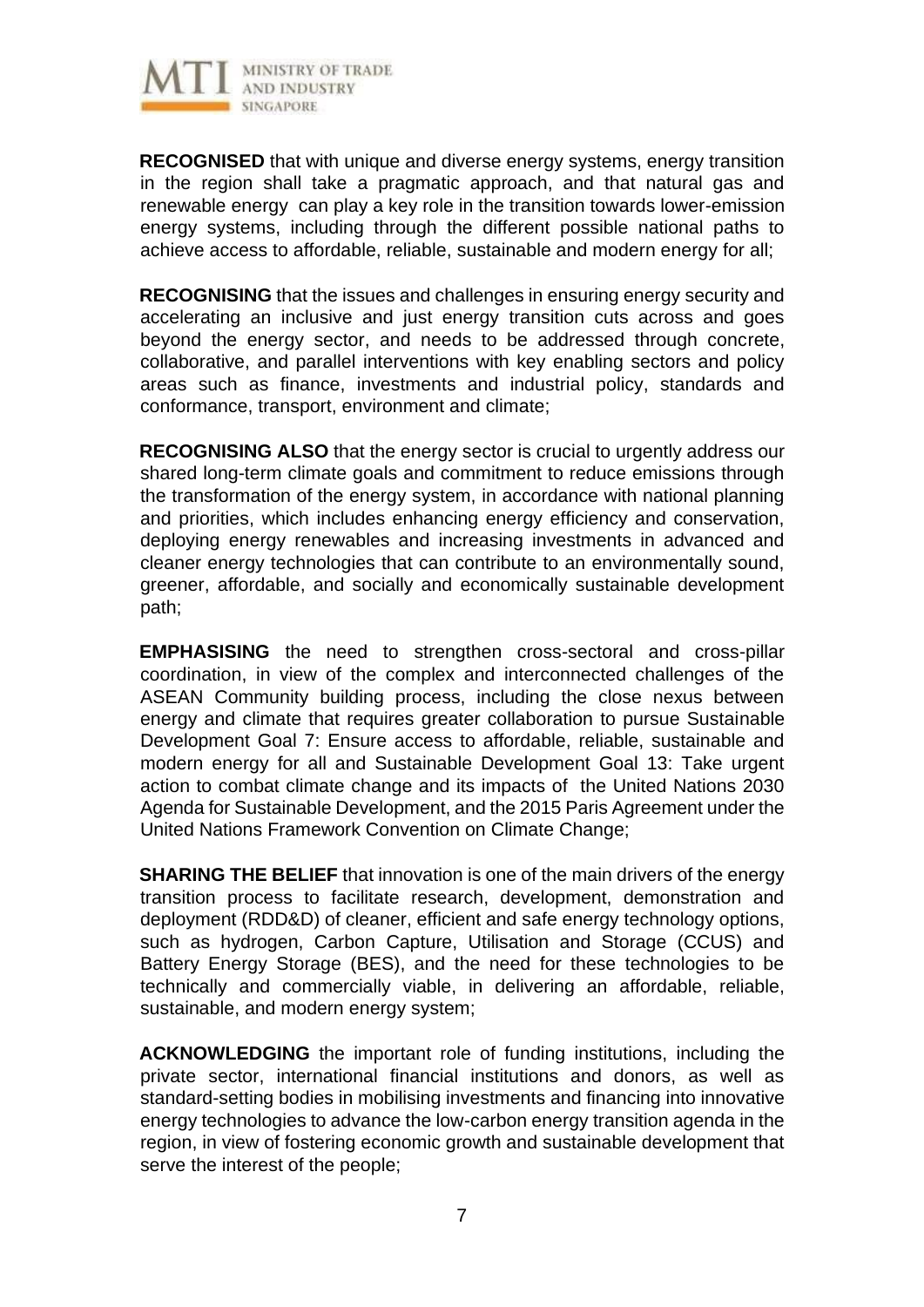

**REAFFIRMING** our determination to maintain our proactive and outwardlooking approach in our relations and cooperation with ASEAN Dialogue Partners (DPs) and International Organisations (IOs), as well as external partners, based on shared interests, constructive engagements and mutual benefits, with a view to effectively address global energy challenges in achieving sustainable economic development, while strengthening our unity, centrality and relevance in the region;

**COGNISANT** of the importance to complement the works of other actors across the ASEAN Sectoral Bodies in making our energy systems more adaptive and flexible that are capable of responding to and mitigating the effects of future emergencies and disasters;

**RECOGNISING** the need to promote and enhance people-to-people contacts and interaction within the ASEAN energy establishments, with a view to create an ASEAN sense of belonging that is in line with the goals of a people-centered and people-oriented Community;

**REAFFIRMING** our shared commitment and collective responsibility in ensuring current and future energy security, and accelerating the energy transition in the region;

# **DO HEREBY DECLARE TO:**

**1. Take concrete actions** to develop robust policies and measures, and strengthen national, bilateral and multilateral energy programmes and projects that enhance energy resilience and improve energy security, in all of its aspects in the region, which form the foundation of an inclusive and just energy transition, in achieving access to, affordable, reliable, sustainable, and modern energy for all, while taking into consideration national circumstances, priorities, policies and capacities, including our respective energy systems;

**2. Progress** as rapidly as possible energy efficiency and conservation initiatives in all economic sectors, in accordance with national policies, laws and regulations, and increase the use of renewable energy and alternative energy sources, taking into consideration national circumstances, in ensuring greater levels of energy security;

**3. Resolve** our common determination to maximise the benefits of low-carbon energy resources, including natural gas, as reliable sources of energy, through enhanced mechanisms of sharing information, knowledge, expertise, experience and best practices;

**4. Intensify** efforts on long-term energy and climate policy and planning to increase the rate of energy efficiency and conservation, expand renewable energy sources, and deploy advanced, cleaner and low-carbon energy technologies towards low greenhouse gas (GHG) emissions and climate-resilient development;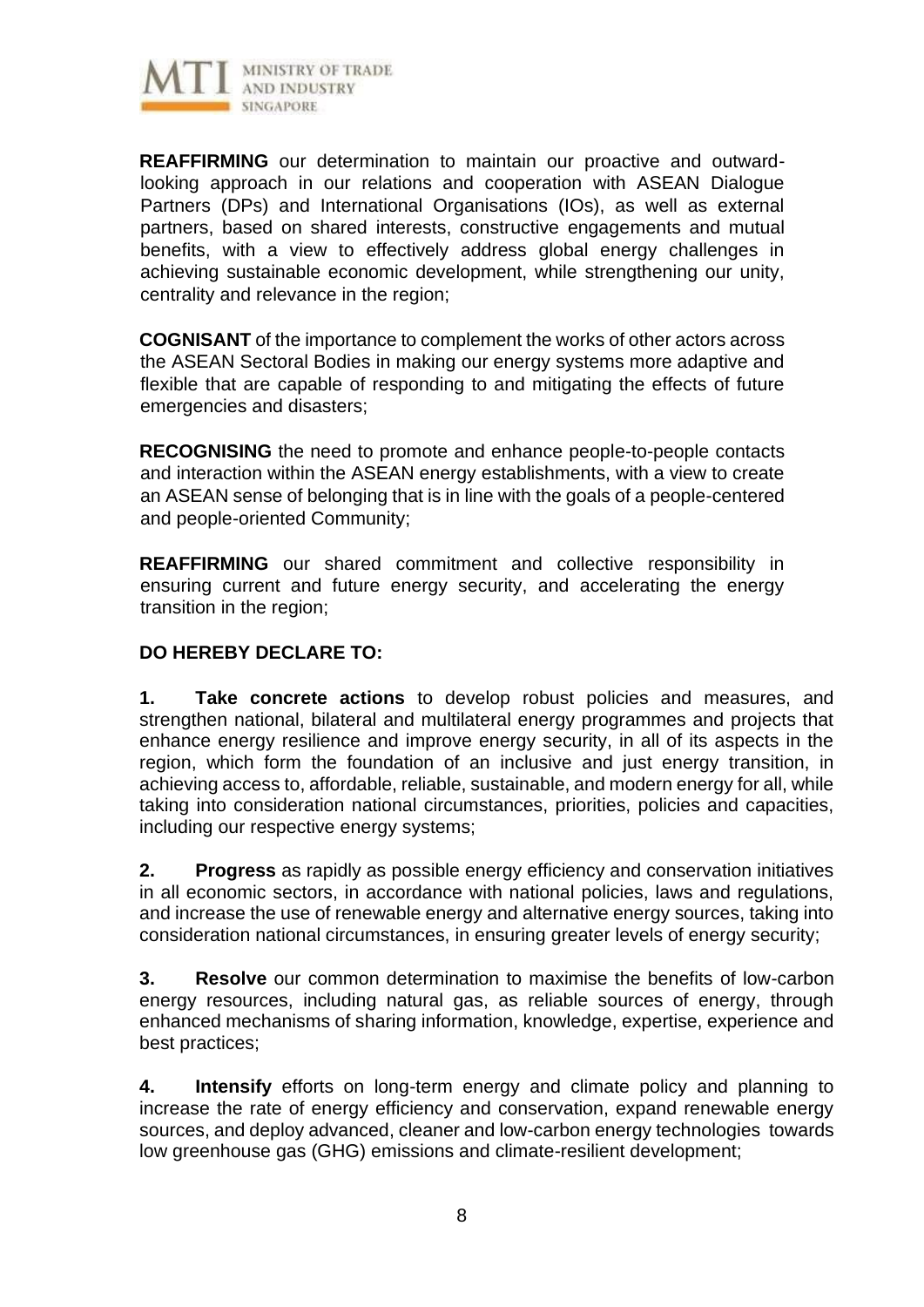

**5. Endeavour** in the future to explore an aspirational long-term regional target towards lower-emission energy systems, in accordance with our common but differentiated responsibilities and respective capabilities, that can contribute to lowering GHG emissions;

**6. Reaffirm** AMEM's role as the highest ministerial energy consultative and cooperative mechanism among ASEAN energy establishments, and the role of the APAEC as the regional energy blueprint to strengthen energy resilience, through greater innovation and cooperation;

**7. Strengthen** the role of ACE in fulfilling its critical functions as catalyst, knowledge hub, and think tank to contribute towards ensuring energy security and accelerating the energy transition in the region;

**8. Intensify** AMEM's efforts to collaborate on sustainable development across relevant sectoral bodies and pillars within the ASEAN community in mobilising financial resources, enhancing participation in related value and supply chains, and creating green jobs, with a view to integrate the low-carbon energy transition agenda and expand sustainable economic opportunities that will lead to the attainment of the long-term goal of transitioning to decarbonized energy systems in the region;

**9. Pursue** cross-sectoral collaboration to accelerate the development of cleaner, greener, low-carbon, and more sustainable transport fuels and vehicles by increasing electric mobility capabilities and the utilisation of alternative fuel sources such as natural gas, biofuels, hydrogen and fuel cell technologies;

**10. Further enhance** cooperation with other pillars under the ASEAN Community, ASEAN DPs, IOs, as well as external partners, to address sustainable economic development challenges, which include developing a sustainable finance ecosystem to support ASEAN's long-term energy security and energy transition agenda, and developing a regional taxonomy, taking into consideration ASEAN needs and international developments, to enhance the region's policies, frameworks, and capabilities in attracting and scaling up investments in energy infrastructure and technologies;

**11. Welcome** continued cooperation with the private sector, international financial institutions and donors, as well as standard-setting bodies, to facilitate and support the deployment and financing of innovative energy technologies in fostering economic growth, and leveraging the market potential to accelerate the energy transition in the region;

**12. Emphasise** the value of education and academia to promote research, development and innovation in sustainable energy technologies through the increase of international triple-helix cooperation amongst government, private sector and academia in facilitating access to upgraded technologies and improved infrastructure for supplying affordable, reliable, sustainable, and modern energy system;

**13. Endeavor** to ensure that the energy sector continues to make effective and meaningful contributions towards enhancing ASEAN's preparedness and response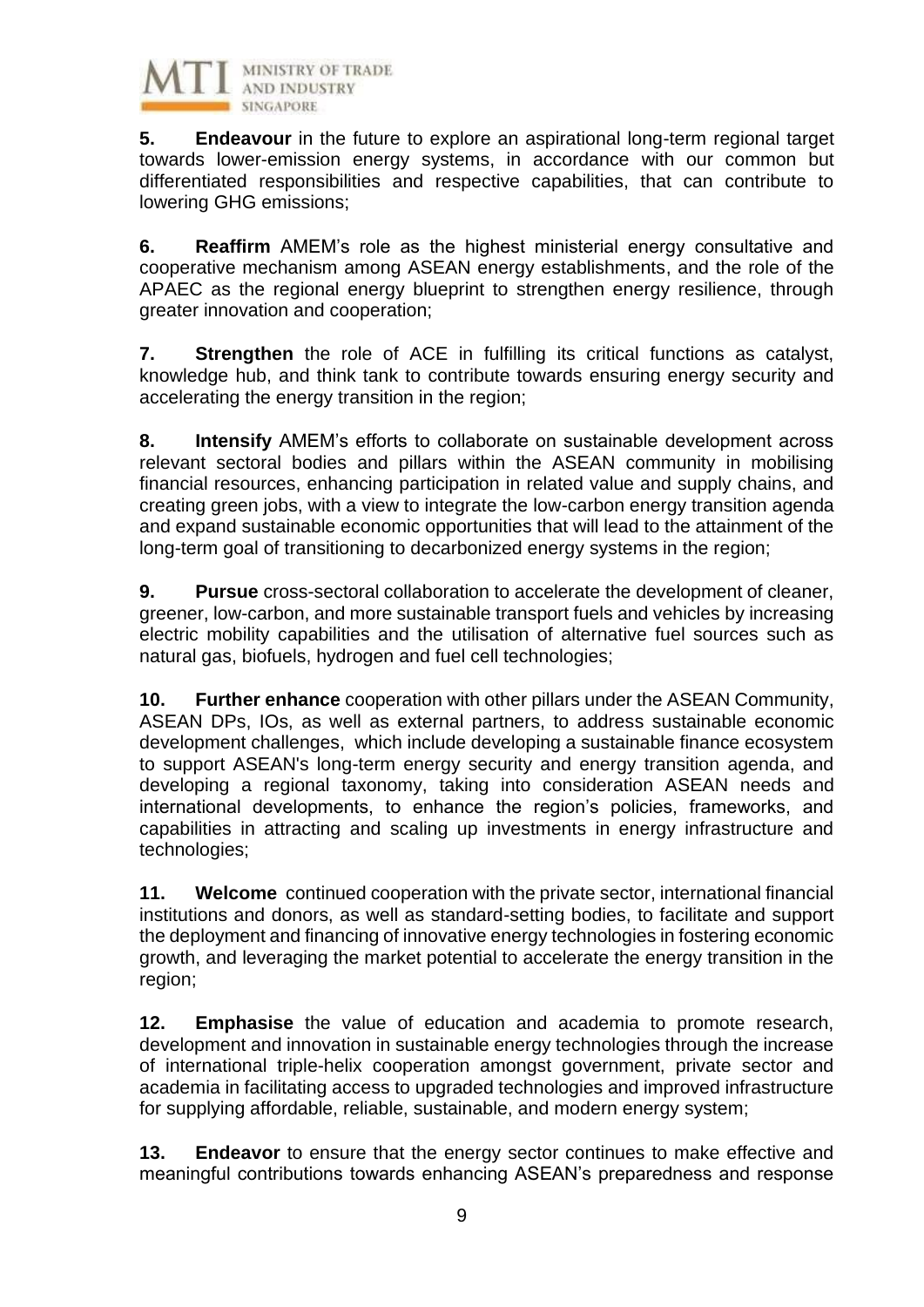

to regional emergencies and disasters, including during the recovery phases, with a view to better protect the society, economy and the broader developmental agenda, as well as to enable a strategic, holistic, coordinated and cross-pillar response in mitigating impacts of emergencies and disasters that have or may affect the Southeast Asian region, in line with a Strategic and Holistic Initiative to Link ASEAN Responses to Emergencies and Disasters (ASEAN SHIELD);

**14. Uphold** ASEAN Centrality in our engagement with ASEAN DPs and IOs, as well as external partners;

**15. Undertake** appropriate measures and initiatives to increase the level of awareness within ASEAN energy establishments to promote ASEAN identity in support of an ASEAN Economic Community;

**ADOPTED** in Bandar Seri Begawan, Brunei Darussalam, on this Fifteenth Day of September in the Year Two Thousand and Twenty-One.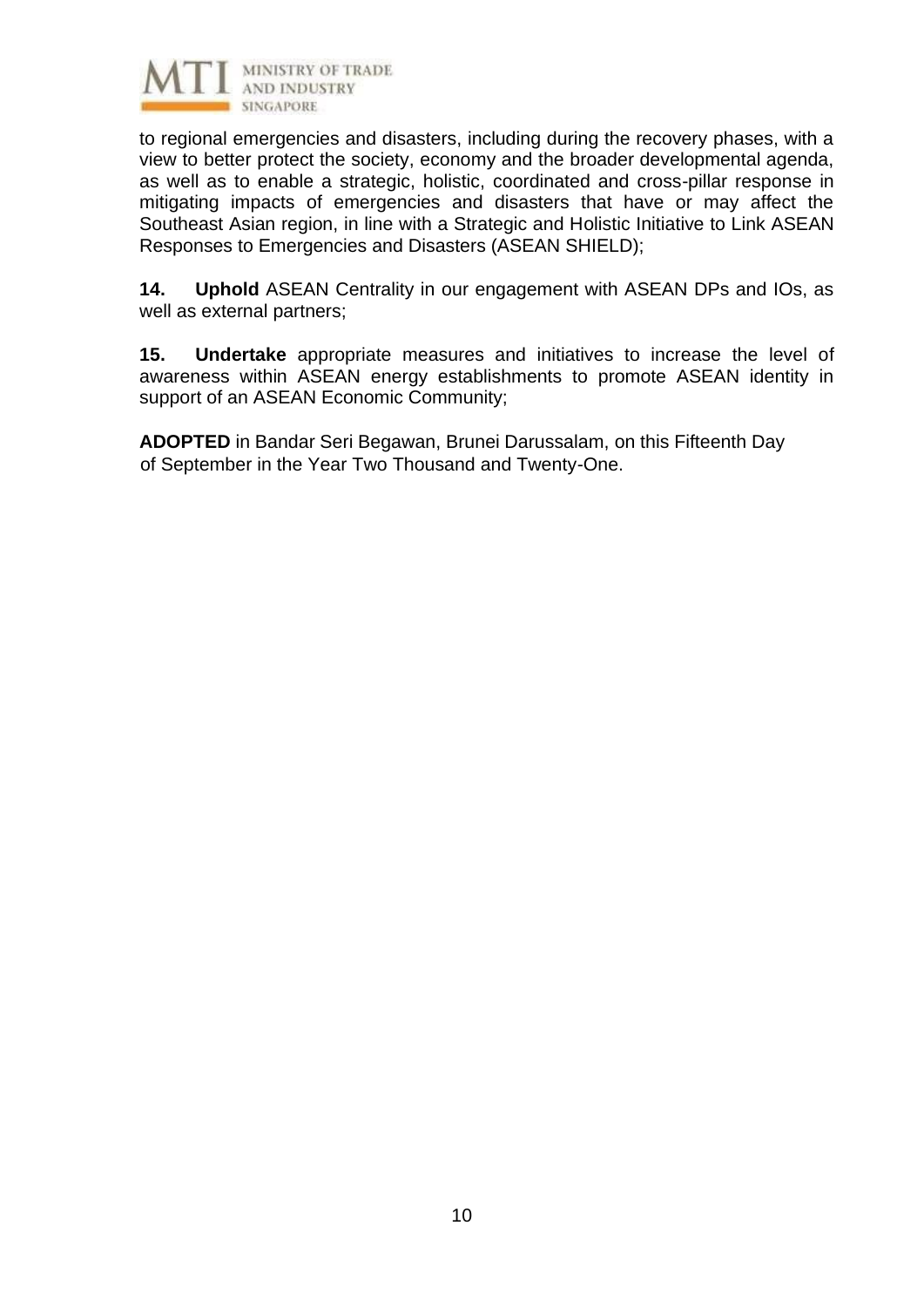

# **Annex C: Second Joint Statement of the LTMS-PIP**

1 **We**, Minister of Energy and Mines of the Lao PDR, Minister of Energy of the Kingdom of Thailand, Minister of Energy and Natural Resources of Malaysia, and Minister of Trade and Industry of the Republic of Singapore, have met through video conferencing on the occasion of the 39<sup>th</sup> ASEAN Ministers on Energy Meeting (AMEM) and its Associated Meetings, hosted by Brunei Darussalam on 15 September 2021;

2 **RECALLING** that Lao PDR, Thailand, Malaysia, and Singapore had jointly agreed in Vientiane, Lao PDR on 23 September 2014 to set up a Lao PDR, Thailand, Malaysia, Singapore – Power Integration Project (LTMS-PIP) Working Group to study the technical viability of cross border power trade of up to 100MW from Lao PDR to Singapore through existing interconnections;

3 **RECALLING ALSO** that the Ministers of Lao PDR, Thailand, Malaysia and Singapore had issued a Joint Statement on the occasion of the 38th AMEM on 19 November 2020 to affirm our commitment to initiate cross-border power trade of up to 100MW from the Lao PDR to the Republic of Singapore via Thailand and Malaysia under the LTMS-PIP, using existing interconnections, for a two-year period from 2022 to 2023;

# **DO HEREBY**:

4 **REAFFIRM** our commitment to advancing multilateral cross-border power trade in ASEAN;

5 **WELCOME** the good progress of the LTMS-PIP Working Group on the technical and commercial feasibility and viability, and legal and regulatory aspects of cross-border power trade of up to 100MW from Lao PDR to Singapore via Thailand and Malaysia using existing interconnections from 2022 to 2023;

6 **ENCOURAGE** Électricite Du Laos (EdL), Electricity Generating Authority of Thailand (EGAT), Tenaga Nasional Berhad (TNB) and the Singapore importer to continue working towards the early commencement of cross-border power trade under the LTMS-PIP;

7 **LOOK FORWARD** to the early finalisation of all agreements underpinning the LTMS-PIP with a view to commence cross-border power trade in 2022 to support multilateral electricity trading in the region;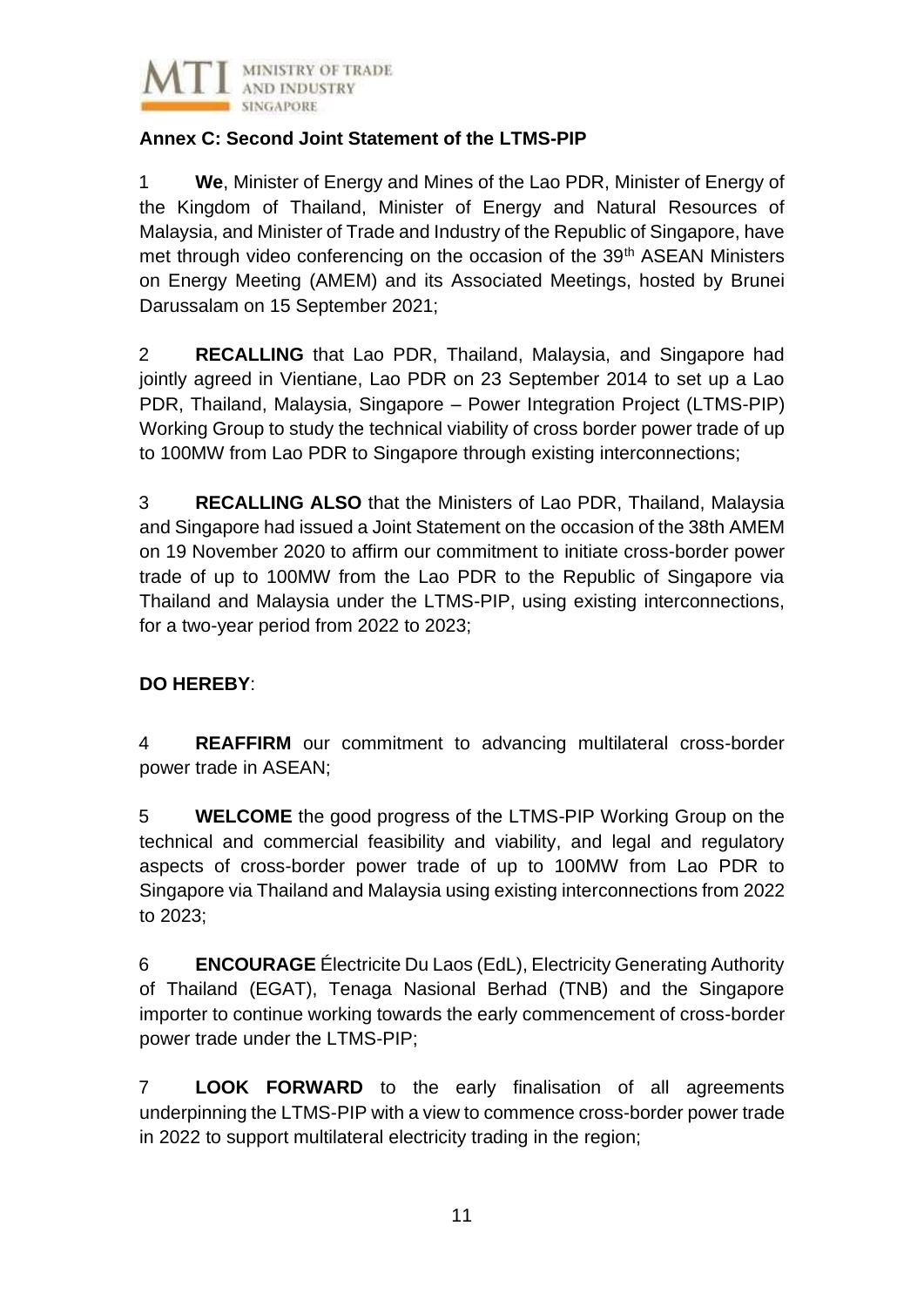

8 **LEVERAGE** the support of ASEAN Ministers on Energy for the LTMS-PIP as a pathfinder to complement existing efforts towards realising the ASEAN Power Grid and the ASEAN Economic Community by creating opportunities for multilateral electricity trading in the region.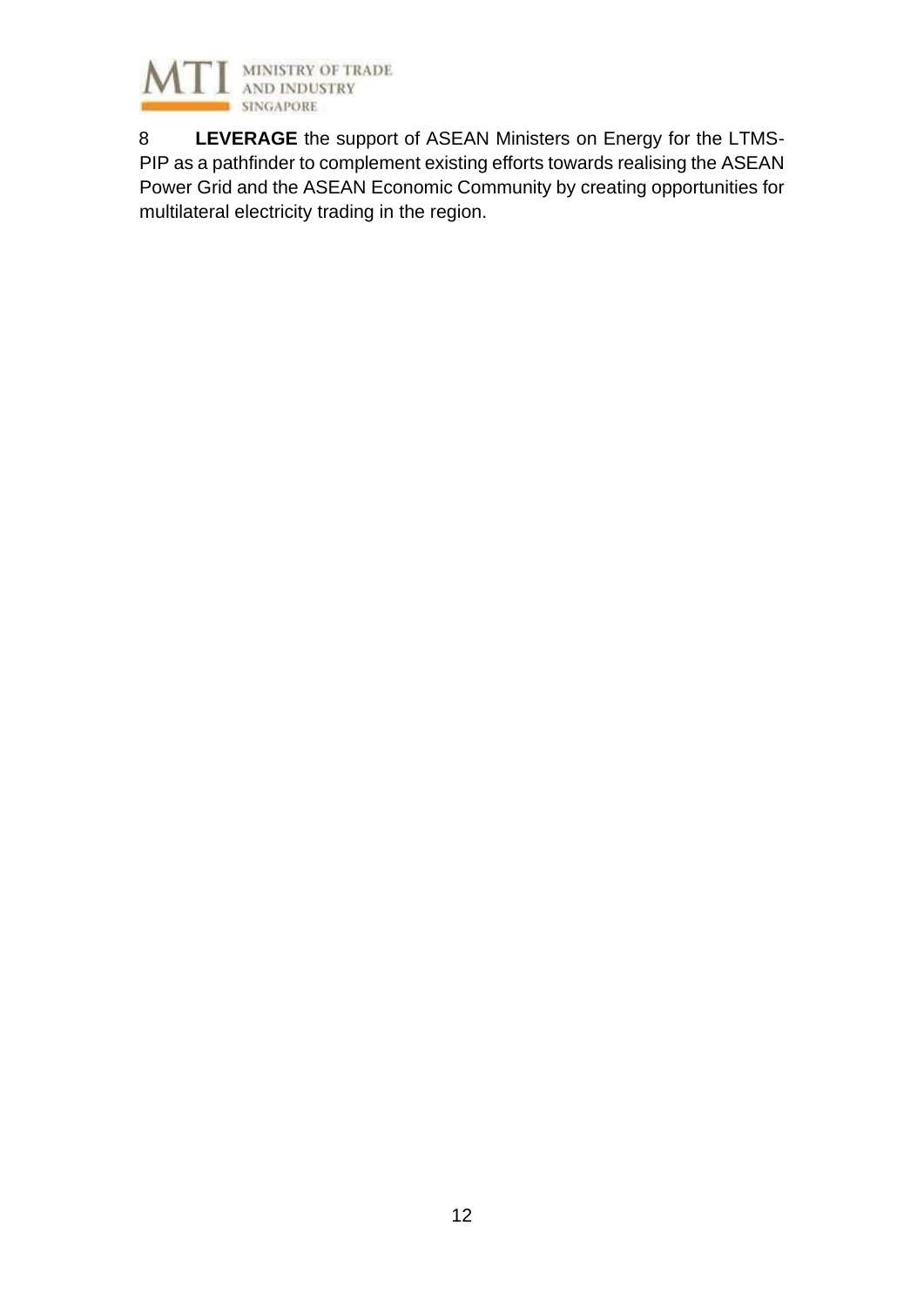

## **Annex D: Background Information on the LTMS-PIP**

## **Background**

- The Lao PDR-Thailand-Malaysia-Singapore Power Integration Project (LTMS-PIP) serves as a pathfinder to advance cross border power trading in Southeast Asia, and complement existing efforts in the ASEAN Power Grid by creating opportunities for multilateral electricity trading beyond neighbouring borders.
- As part of the first phase of this project, Lao PDR, Thailand and Malaysia initiated the Lao PDR, Thailand and Malaysia Power Integration Project (LTM-PIP). They signed a two-year Energy Purchase Wheeling Agreement (EPWA) at the 35<sup>th</sup> AMEM in Manila, Philippines in Sep 2017, to trade up to 100MW of electricity under a Power Purchase Agreement (PPA) Model, which involves bilateral contracts between the buyer and seller, as well as wheeling charge contracts with transit countries. From 2018 to 2019, about 25GWh of electricity was exported from Lao PDR to Malaysia under the EPWA. Lao PDR, Thailand and Malaysia extended the EPWA in Dec 2019 for 2 years till 2021 and increased the power trade capacity to up to 300MW.
- At the 38<sup>th</sup> AMEM in 2020, Lao PDR, Thailand, Malaysia and Singapore announced their commitment to initiate multilateral cross-border power trade in a Joint Statement at the inaugural LTMS Ministerial Meeting . Under the LTMS-PIP, the four countries pledged to explore the technical and commercial feasibility and viability of trade of up to 100MW from Laos to Singapore via Thailand and Malaysia using existing interconnections for a two-year period (i.e.  $2022 - 2023$ ).

## **Developments on the LTMS-PIP**

- At the 39th AMEM in 2021, the four countries released a second LTMS PIP Joint Statement to reaffirm the four countries' commitment to the project, welcome the good progress of discussions by the LTMS-PIP Working Group, and look forward to the early commencement of cross-border power trade in 2022.
- Electricite du Laos (EdL), the state utility of Lao PDR, has appointed Keppel Electric Pte Ltd as its working partner to import up to 100MW of hydropower from Lao PDR into Singapore, under the LTMS-PIP.

## **Benefits of the LTMS-PIP**

• The LTMS-PIP will benefit all four countries, by facilitating the development of a regional market for electricity trading, promoting investments, and enhancing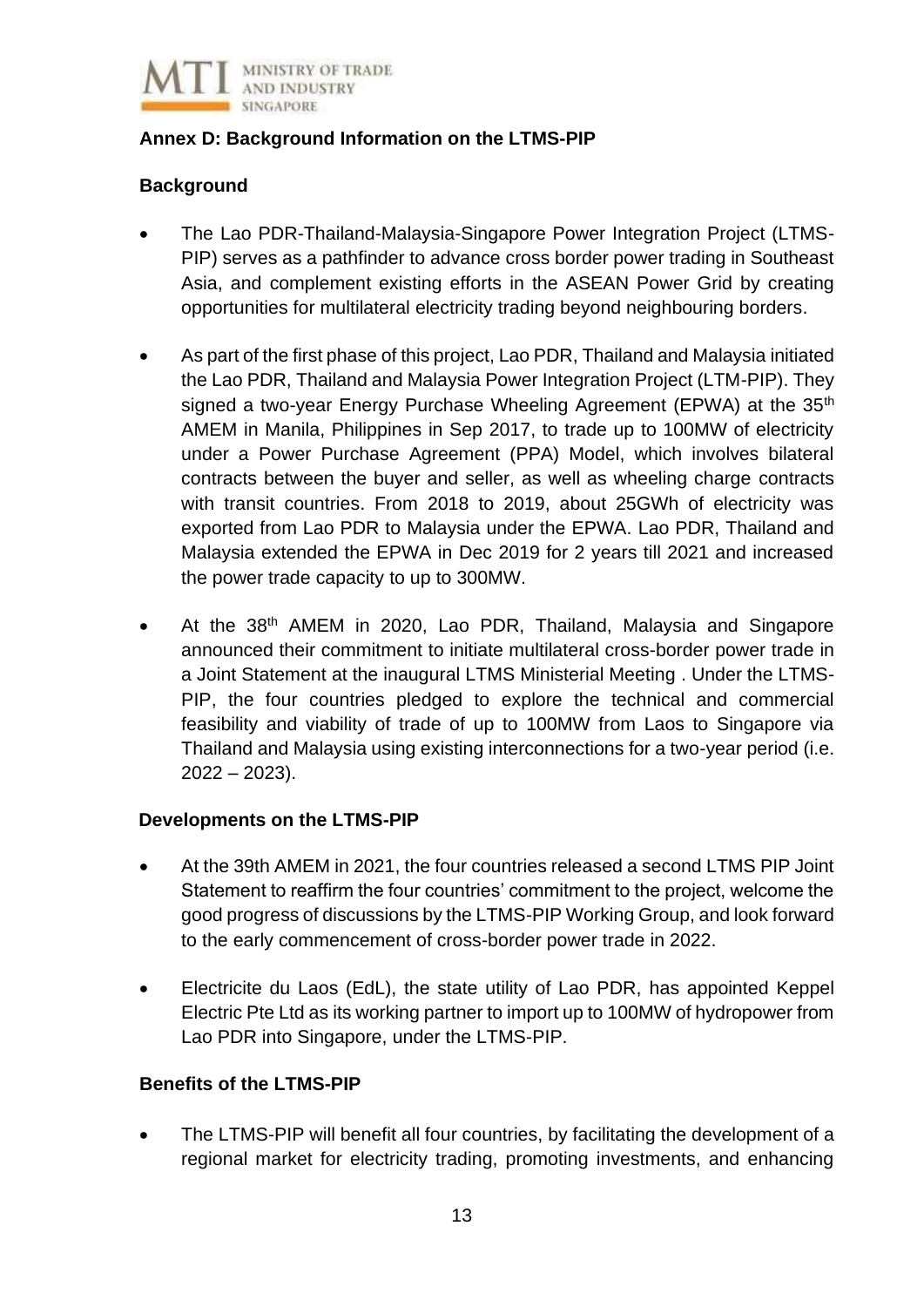

regional electricity supply security and cost-competitiveness. This would help to drive the development and deployment of low carbon solutions in the region.

- Singapore will be able to tap on the abundance of renewable energy from the region, to advance our sustainable energy goals to progressivley decarbonise electricity generation.
- The project will support the broader ASEAN Power Grid vision, as it creates the opportunity to trade electricity beyond neighbouring borders and enhance energy resilience.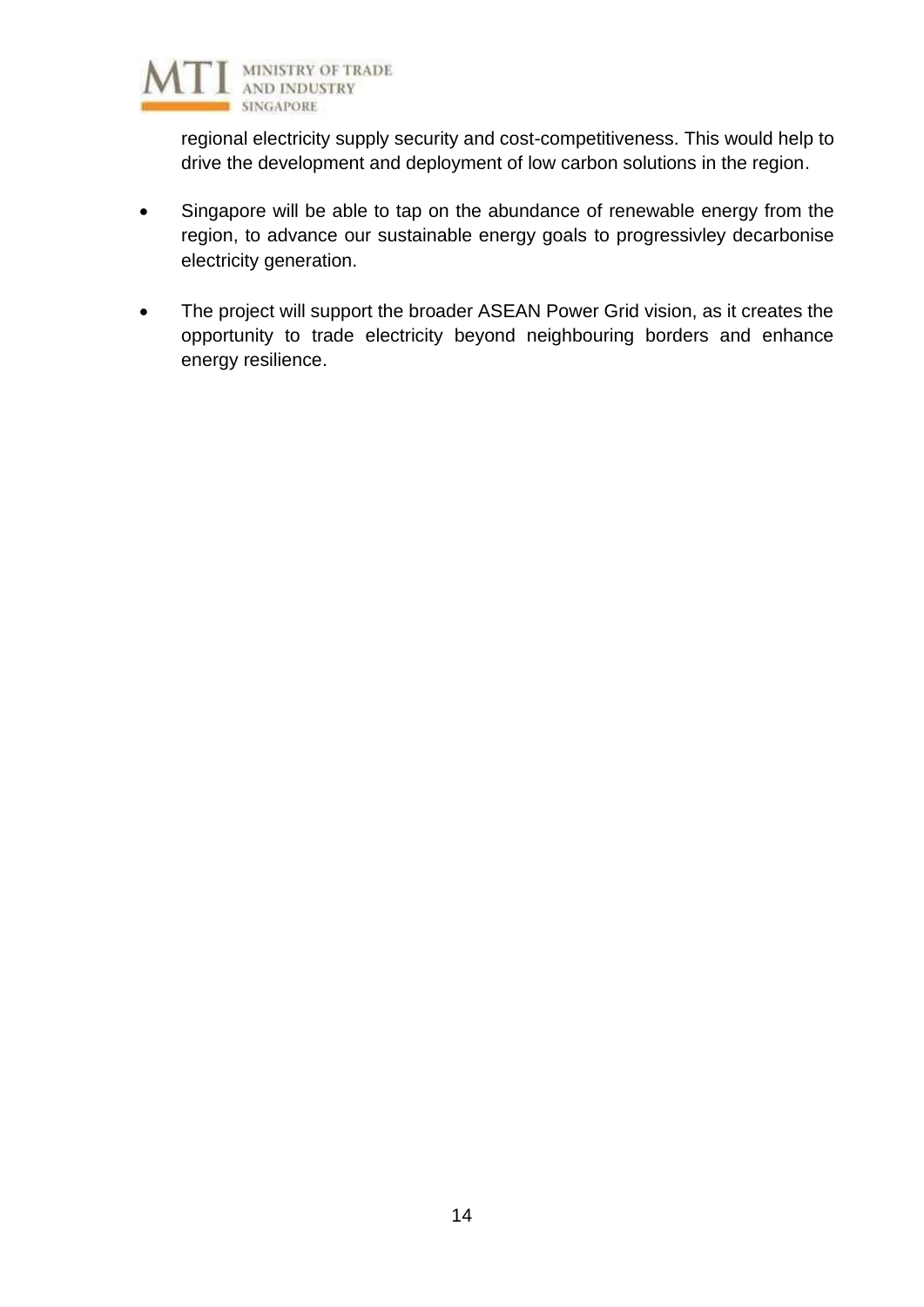

# **Annex E: Singapore winners of the ASEAN Energy Awards 2021**

| <b>Category</b>                                       | <b>Award</b><br><b>Recipients</b>                                                       | <b>Key Highlights</b>                                                                                                                                                                                                                                                                                                                                                                                                                                                                  |
|-------------------------------------------------------|-----------------------------------------------------------------------------------------|----------------------------------------------------------------------------------------------------------------------------------------------------------------------------------------------------------------------------------------------------------------------------------------------------------------------------------------------------------------------------------------------------------------------------------------------------------------------------------------|
|                                                       | <b>Energy Efficient Building Awards</b>                                                 |                                                                                                                                                                                                                                                                                                                                                                                                                                                                                        |
|                                                       |                                                                                         |                                                                                                                                                                                                                                                                                                                                                                                                                                                                                        |
| <b>New and</b><br><b>Existing</b><br><b>Buildings</b> | First Runner-Up:<br><b>Housing Development</b><br><b>Board Oasis Terraces</b>           | Oasis Terraces is designed with<br>$\bullet$<br>several smart and sustainable<br>features such as motion-sensor<br>lighting and sensor-activated<br>fans for residents' comfort. The<br>development<br>also<br>has<br>a<br>rainwater harvesting<br>system<br>that treats surface water runoff<br>and<br>sensor-triggered<br>a<br>irrigation system to manage the<br>distribution<br>of<br>water<br>to<br>designated<br>planting<br>zones,<br>removing the need for manual<br>watering. |
|                                                       |                                                                                         | Oasis Terraces is a Green Mark<br>Platinum Building. Its energy<br>saving measures and green<br>features have achieved a total<br>electricity<br>savings<br>annual<br>amounting to about 5,059,595<br>kWh, equivalent to 30% annual<br>savings in utilities bill.                                                                                                                                                                                                                      |
|                                                       |                                                                                         | There are also solar panels on<br>the rooftops. About 140 pieces<br>of solar panels were installed on<br>the roof with a capacity of 53.82<br>kWp. The estimated monthly<br>generation is 4,800 kWh.                                                                                                                                                                                                                                                                                   |
|                                                       | Second Runner-up:<br>National University of<br>Singapore Wet<br><b>Science Building</b> | National University<br><b>The</b><br>0f<br><b>Block</b><br>S9<br>Singapore<br>(Wet<br>Science Building) is the first<br>institutional BSL2 laboratory<br>building in Singapore to obtain<br><b>BCA</b><br>Mark<br>Platinum<br>Green                                                                                                                                                                                                                                                    |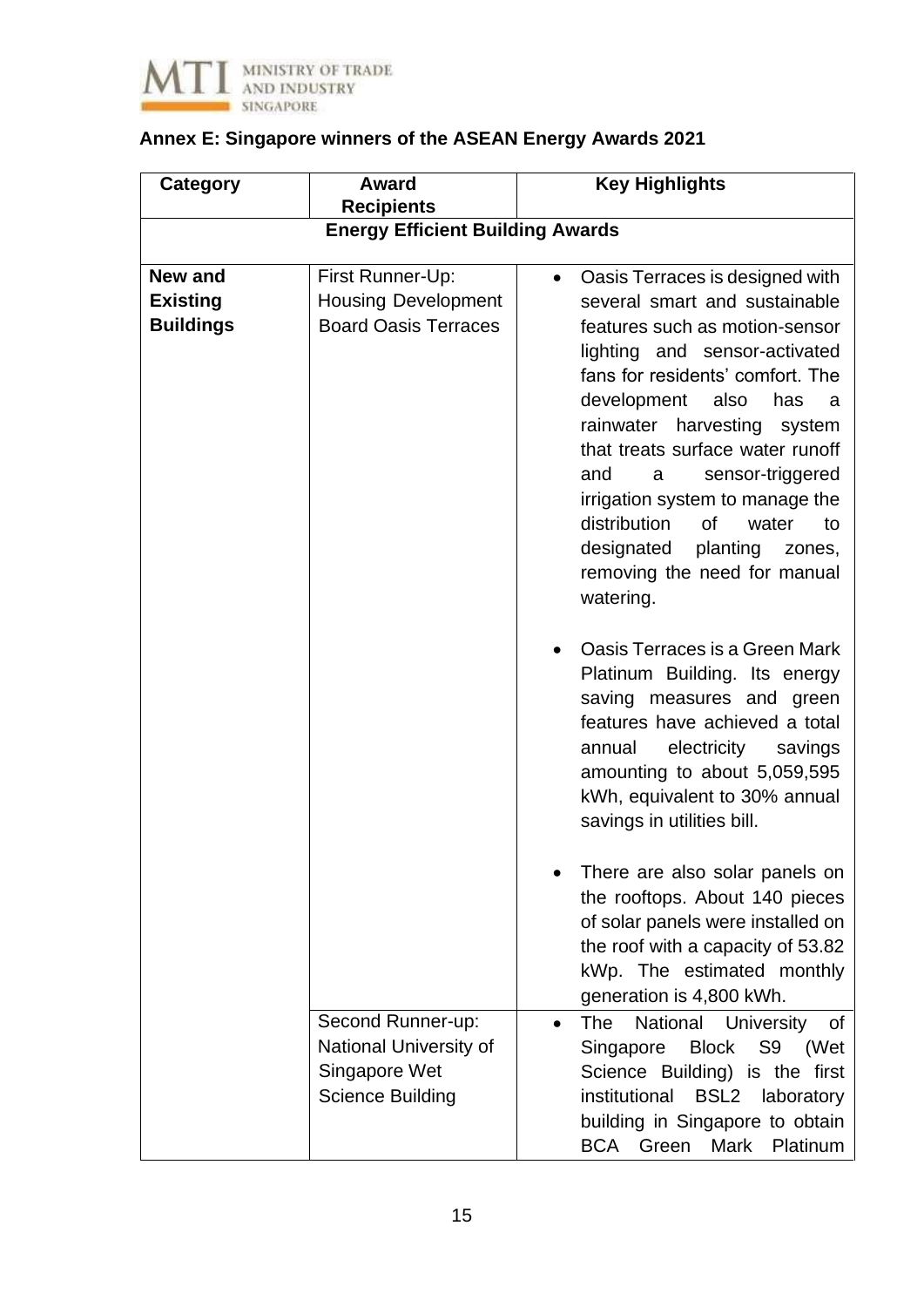

|                                                 |                                                             | under the Green Mark 2015<br>criteria.                                                                                                                                                                                                                                                                                                          |
|-------------------------------------------------|-------------------------------------------------------------|-------------------------------------------------------------------------------------------------------------------------------------------------------------------------------------------------------------------------------------------------------------------------------------------------------------------------------------------------|
|                                                 |                                                             | The project spares no efforts in<br>designing for sustainability,<br>incorporating passive designs<br>such as use of glazed unitised<br>curtain wall system for natural<br>daylight,<br>lush greenery<br>to<br>demand control air-conditioning<br>and lighting systems.                                                                         |
|                                                 |                                                             | It adopted an innovative passive<br>cooling<br>system<br>using<br>condensate<br>water<br>harvested<br>from Air-Handling Units (AHUs)<br>to cool the ambient environment<br>that<br>via<br>features<br>water<br>enhances the communal spaces<br>for students to relax and enjoy<br>and yet remain sustainable<br>under natural ventilation mode. |
| Green<br><b>Building</b><br>(Small &<br>Medium) | Winner:<br>Faci Asia Pacific Pte<br>Ltd, Ancillary Building | The Building is located in an<br>$\bullet$<br>industrial environment, but is<br>designed with sustainability in<br>mind, to reduce energy and<br>water<br>usage<br>and<br>waste<br>minimise<br>production,<br>the<br>environmental impact, improve<br>working conditions and comfort<br>for the occupants while using<br>sustainable materials. |
|                                                 |                                                             | 201 kWp of Photo Voltaic panels<br>have been installed on the roof<br>of<br>the<br>adjacent<br>area<br>warehouses, replacing almost<br>100% of the electricity needs.                                                                                                                                                                           |
|                                                 |                                                             | The urban heat island effect has<br>$\bullet$<br>been effectively mitigated by<br>making sure that 50% of the site<br>covered by building<br>area is                                                                                                                                                                                            |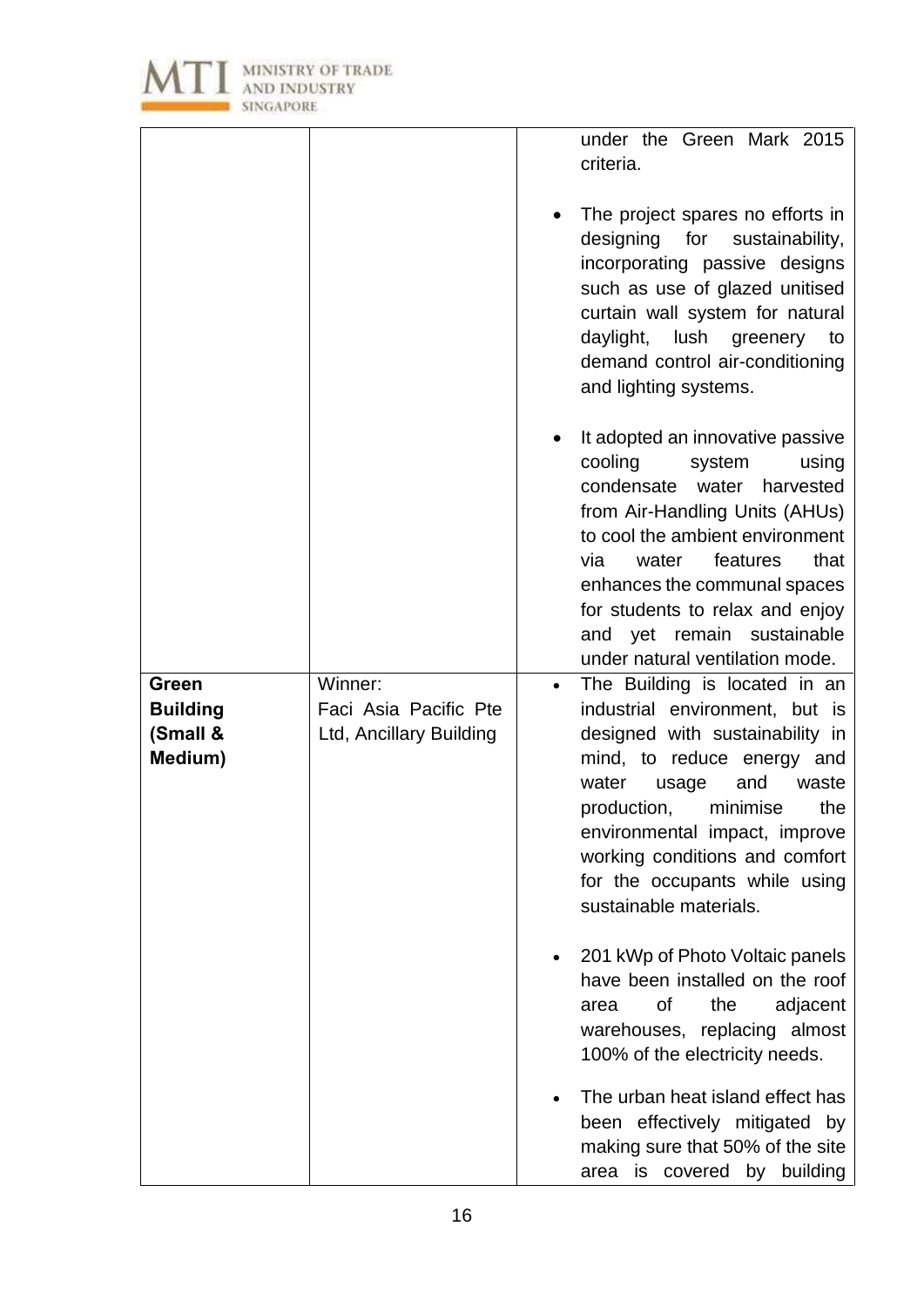

|                                        |                                                                     | footprint and on-site greenery.<br>Cool Paints have been used for<br>the all the external walls and roof<br>to cut down heat radiation.                                                                                                                                                                                                                      |
|----------------------------------------|---------------------------------------------------------------------|--------------------------------------------------------------------------------------------------------------------------------------------------------------------------------------------------------------------------------------------------------------------------------------------------------------------------------------------------------------|
|                                        | 1 <sup>st</sup> Runner Up:<br>44 Springleaf Rise                    | The house is designed with<br>$\bullet$<br>window openings having floor to<br>ceiling heights to allow natural<br>form of ventilation into the<br>house. The design has been<br>enhanced to facilitate<br><b>Cross</b><br>ventilation by reducing barriers<br>to air paths through the buildings<br>and maximising exposure to<br>prevailing wind direction. |
|                                        |                                                                     | air-conditioning<br>The<br>system<br>installed is the energy efficient<br>Variable Refrigerant Volume<br>(VRV) system because of its<br>modularity and a high part load<br>efficiency, this can minimise<br>energy consumption.                                                                                                                              |
|                                        |                                                                     | Solar hot water system with heat<br>pump are used to provide hot<br>water supply for the shower<br>facilities in the house. A 15.37<br>kWp solar PV system covering<br>almost 75% of the flat roof is<br>expected to generate 19,875<br>kWh/year.                                                                                                            |
| <b>Retrofitted</b><br><b>Buildings</b> | Second Runner Up:<br>Singapore Land<br>Group Ltd, Stamford<br>Court | Stamford<br>Court<br>has<br>been<br>$\bullet$<br>decorated Green Mark Platinum<br>Award<br>for<br>Existing<br>Non-<br>Residential<br><b>Buildings</b><br>from<br>Construction<br><b>Building</b><br>and<br>Authority (BCA) of Singapore in<br>2019.                                                                                                          |
|                                        |                                                                     | The reconfiguration of the air-<br>cooled chiller system to water-<br>chiller<br>cooled<br>system<br>was                                                                                                                                                                                                                                                     |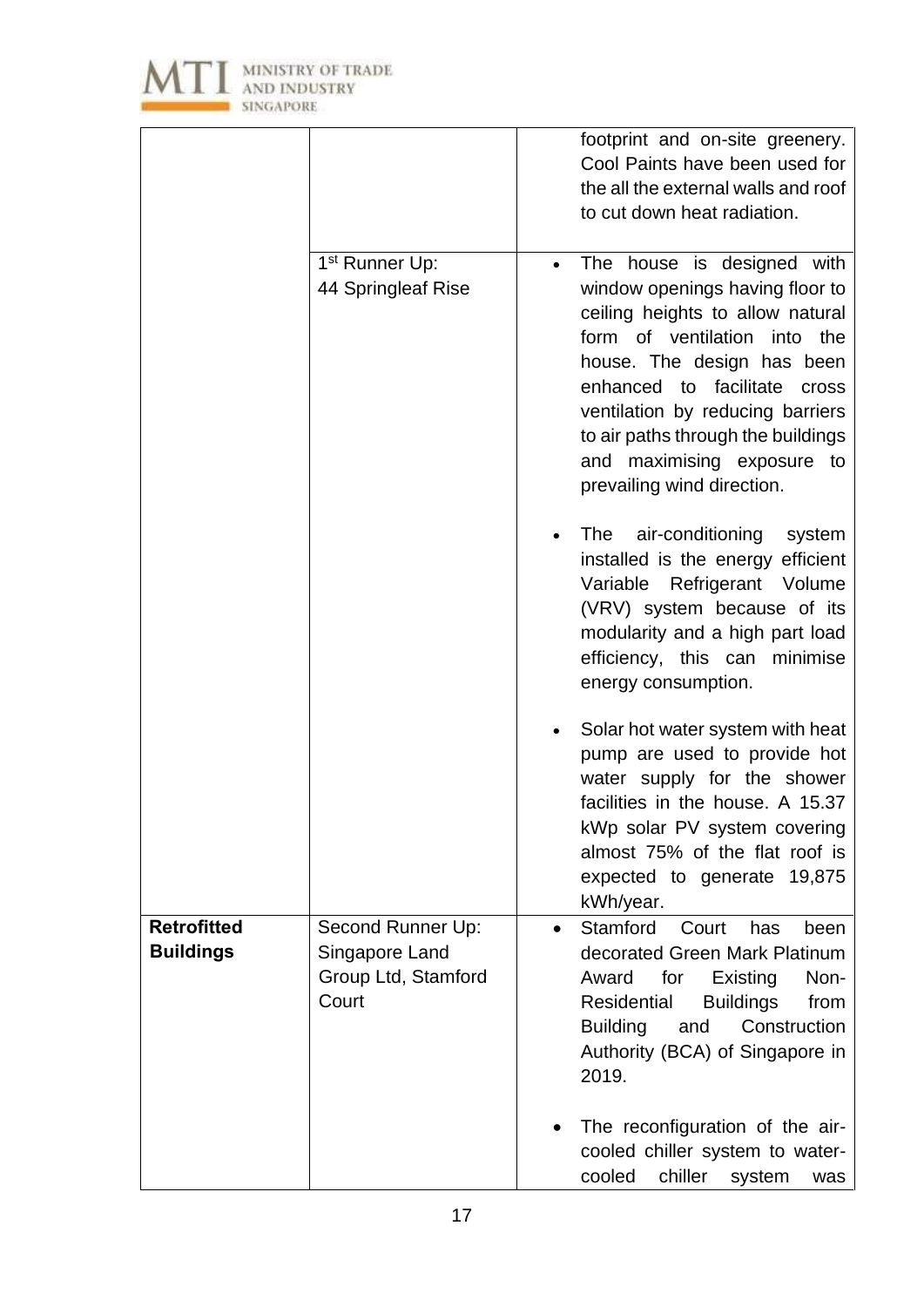

|                                     |                                                                                                   | completed in February 2020.<br>The chiller plant efficiency can<br>achieve 0.509 kW/RT,<br>15%<br>better than the Green<br>Mark<br>Platinum Building standard 0.60<br>kW/RT.<br>The building also includes green<br>features such as energy efficient<br>lighting system, efficient car<br>park ventilation system and PUB<br>certified water efficient building<br>(WEB). |
|-------------------------------------|---------------------------------------------------------------------------------------------------|----------------------------------------------------------------------------------------------------------------------------------------------------------------------------------------------------------------------------------------------------------------------------------------------------------------------------------------------------------------------------|
| <b>Tropical</b><br><b>Buildings</b> | First Runner Up:<br>National University of<br><b>Singapore University</b><br><b>Sports Centre</b> | The<br>building<br>specially<br>was<br>$\bullet$<br>designed to catch the prevailing<br>North-South winds by creating a<br>wind<br>at<br>the<br>main<br>scoop<br>thoroughfare and atrium. The<br>natural ventilation and constant<br>breeze reduces the reliance on<br>air-conditioning thus reducing<br>cooling<br>load<br>and<br>energy<br>consumption.                  |
|                                     |                                                                                                   | The sports hall is designed as a<br>mixed mode ventilation space.<br>During<br>hours<br>normal<br>it<br>is<br>naturally ventilated, and the air<br>conditioning system will only be<br>used during competition and<br>exams period.                                                                                                                                        |
|                                     |                                                                                                   | Lighting zones with different lux<br>levels were wired to give the<br>operator more flexibility, as well<br>as allowing them to light specific<br>areas. The highest efficiency<br>light<br>fittings were<br>selected,<br>resulting in an overall savings of<br>43% of the annual total lighting<br>energy within the building.                                            |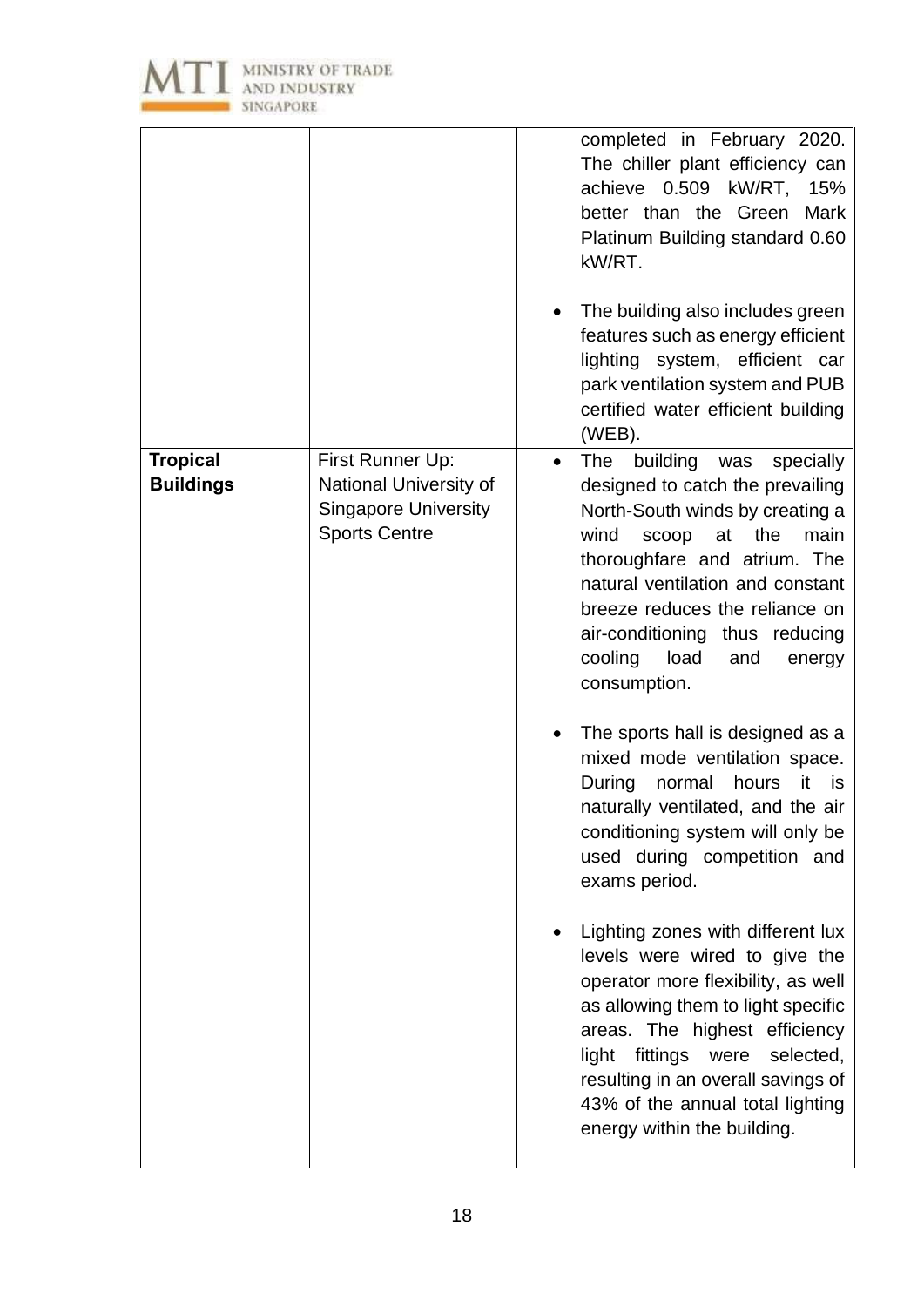

| Second Runner Up:<br>Woh Hup Holdings<br>Pte. Ltd Woh Hup<br><b>Technical Hub</b> | The building air- conditioning<br>system compromises an energy<br>efficient VRV system for the<br>office and split units for the small<br>local offices inside the factories.<br>The energy efficiency of the air-<br>conditioning load for the office               |
|-----------------------------------------------------------------------------------|----------------------------------------------------------------------------------------------------------------------------------------------------------------------------------------------------------------------------------------------------------------------|
|                                                                                   | areas stands at 197W/m2.<br>The building also leverages on<br>Photovoltaic<br>Solar<br>Panel<br>System for both of the single<br>and 4-storey factory building,<br>with a total capacity of up to 357<br>kWp.                                                        |
|                                                                                   | The building installed lifts are of<br>machines,<br>gearless hoisting<br>which makes them more energy<br>efficient,<br>includes<br>and<br>- a<br>regenerative drive to recover the<br>energy when descending with a<br>heavy load or ascending with a<br>light load. |

| <b>Special Submission - Cutting Edge Technology</b> |                     |                                               |
|-----------------------------------------------------|---------------------|-----------------------------------------------|
| <b>Special</b>                                      | Winner:             | The Intelligent Air Distribution<br>$\bullet$ |
| <b>Submission</b>                                   | Air T&D Pte.        | System (IADS) employs a                       |
|                                                     | Ltd.                | "Networked Control System"                    |
|                                                     | Intelligent         | different<br>concept, where                   |
|                                                     | Air                 | control loops are connected via               |
|                                                     | <b>Distribution</b> | wireless<br>wire<br><b>or</b>                 |
|                                                     | System              | communication network, which                  |
|                                                     | (IADS)              | offers the capabilities of large              |
|                                                     |                     | air distribution control system               |
|                                                     |                     | in building at much lower cost.               |
|                                                     |                     | The<br>IADS is also<br>easily<br>$\bullet$    |
|                                                     |                     | implemented and maintained. It                |
|                                                     |                     | detection<br>fault<br>uses<br>a               |
|                                                     |                     | algorithms to detect common                   |
|                                                     |                     | faults in the duct system and the             |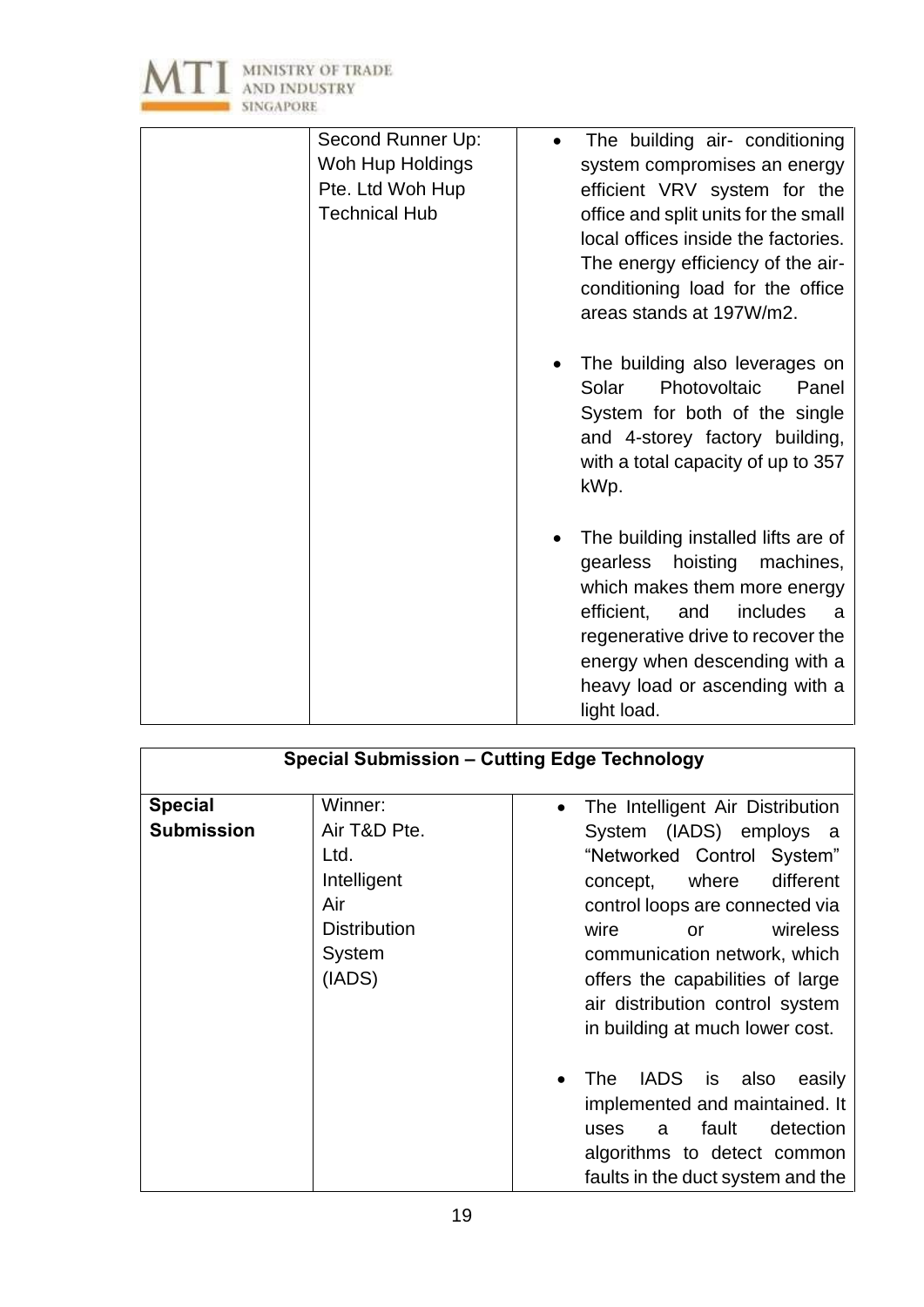

|                                     |                                                             | replacement of any component<br>in the system is a simple "plug-<br>out and plug-in" process.<br>With flexible configurations and<br>control strategies, the IADS<br>can also be easily tailored to<br>suit different applications. As<br>little<br>the<br>system<br>has<br>requirement for space, it can<br>be adopted for new buildings<br>as well as for existing buildings<br>as energy saving retrofit.<br><b>Special Submission - Zero Energy Building</b> |
|-------------------------------------|-------------------------------------------------------------|------------------------------------------------------------------------------------------------------------------------------------------------------------------------------------------------------------------------------------------------------------------------------------------------------------------------------------------------------------------------------------------------------------------------------------------------------------------|
|                                     |                                                             |                                                                                                                                                                                                                                                                                                                                                                                                                                                                  |
| <b>Special</b><br><b>Submission</b> | Winner:<br>Nanyang<br>Technological<br>University<br>Campus | The campus uses a grid-tied<br>$\bullet$<br>system for its 5,172 kilowatt-<br>peak (kWp) Solar Photovoltaic<br>(PV) system to reduce the overall<br>consumption of<br>energy<br>the<br>campus by about 3.2% or 6.4<br>million kWh per year                                                                                                                                                                                                                       |
|                                     |                                                             | Chiller<br><b>Plants</b><br>serving<br>the<br>academic<br>building<br>campus<br>leverages on machine learning<br>(ML) and Artificial Intelligence<br>(AI) to optimise the overall air-<br>conditioning from cooling towers,<br>chillers, to the air handling units,<br>including sensing the changing<br>ambient wet bulb temperature.                                                                                                                           |
|                                     |                                                             | The campus uses a grid-tied<br>system for its 5,172 kilowatt-<br>peak (kWp) Solar Photovoltaic<br>(PV) system to reduce the overall<br>consumption<br>energy<br>0f<br>the<br>campus by about 3.2% or 6.4<br>million kWh per year                                                                                                                                                                                                                                 |
|                                     | Winner:                                                     | The Ulu Pandan Depot is the<br>$\bullet$<br>first bus depot in Singapore to<br>Photovoltaic<br>the<br>Solar<br>use                                                                                                                                                                                                                                                                                                                                               |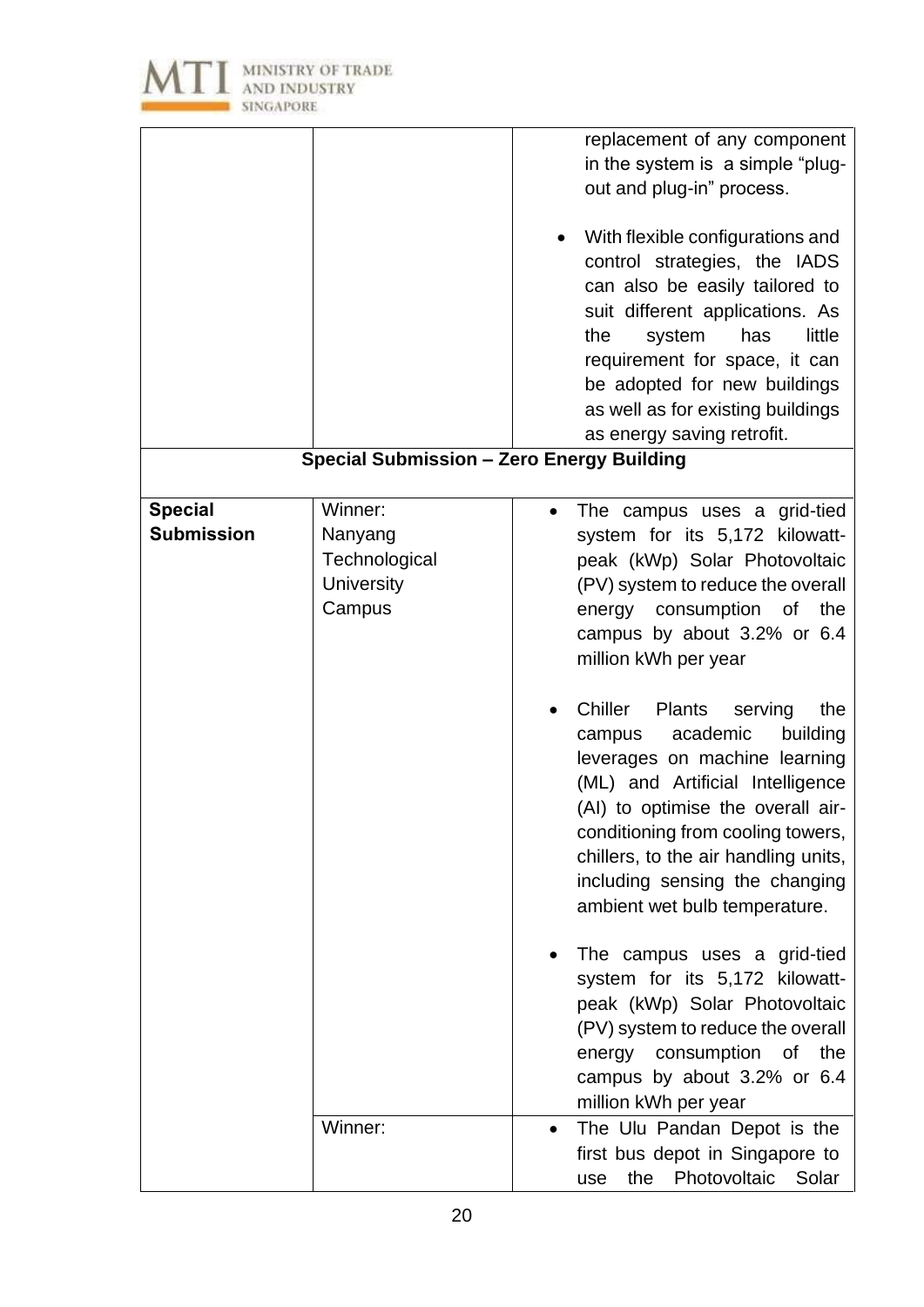

| <b>SBS Transit Ltd</b> | Panel System to power its                                                                                                                                                   |
|------------------------|-----------------------------------------------------------------------------------------------------------------------------------------------------------------------------|
| Ulu Pandan             | facility with more than 2,000                                                                                                                                               |
| Depot                  | solar panels installed on its roof.                                                                                                                                         |
|                        | • Collectively, they generate<br>about 840 MWh of renewable<br>energy and any unconsumed<br>surplus energy is fed into the<br>national<br>power grid<br>for<br>utilisation. |
|                        | • The depot had also achieved<br>the Building and Construction<br>Authority of Singapore's Green<br>Mark Platinum- Super Low<br>Energy Building Award in 2020.              |

| <b>ASEAN Excellence in Energy Management by Individual Category</b>      |                                                                                                        |                                                                                                                                                                                                                                                                                                     |
|--------------------------------------------------------------------------|--------------------------------------------------------------------------------------------------------|-----------------------------------------------------------------------------------------------------------------------------------------------------------------------------------------------------------------------------------------------------------------------------------------------------|
| Faith<br>Ms<br>Gan                                                       | Deputy Director,<br>Energy<br>Connections<br>Office, Energy<br><b>Market Authority</b><br>of Singapore | Ms Faith Gan is the Deputy<br>$\bullet$<br><b>of</b><br><b>Director</b><br>the<br>Energy<br>Office<br><b>Connections</b><br>the<br>at<br>Energy Market Authority of<br>Singapore (EMA). She leads a<br>team tasked to spearhead<br>regional grid interconnections<br>and electricity into Singapore |
| <b>Special Recognition for ASEAN-Japan Energy Efficiency Partnership</b> |                                                                                                        |                                                                                                                                                                                                                                                                                                     |
|                                                                          | (AJEEP) Training of Trainers                                                                           |                                                                                                                                                                                                                                                                                                     |
| Mr<br><b>Steven</b>                                                      | Research Fellow,                                                                                       | Mr Steven Huang is a Research<br>$\bullet$                                                                                                                                                                                                                                                          |
| Huang                                                                    | Singapore                                                                                              | Follow in Singapore Institute of                                                                                                                                                                                                                                                                    |
| Youzhi                                                                   | Institute of                                                                                           | Technology (SIT). He worked in                                                                                                                                                                                                                                                                      |
|                                                                          | Technology                                                                                             | pharmaceutical industry for 18                                                                                                                                                                                                                                                                      |
|                                                                          |                                                                                                        | He is a Singapore<br>years.                                                                                                                                                                                                                                                                         |
|                                                                          |                                                                                                        | Certificated Energy Manager and                                                                                                                                                                                                                                                                     |
|                                                                          |                                                                                                        | Efficiency Opportunity<br>Energy                                                                                                                                                                                                                                                                    |
|                                                                          |                                                                                                        | (EEO) Assessor, and subject-                                                                                                                                                                                                                                                                        |
|                                                                          |                                                                                                        | matter expert for utilities and                                                                                                                                                                                                                                                                     |
|                                                                          |                                                                                                        | energy practices                                                                                                                                                                                                                                                                                    |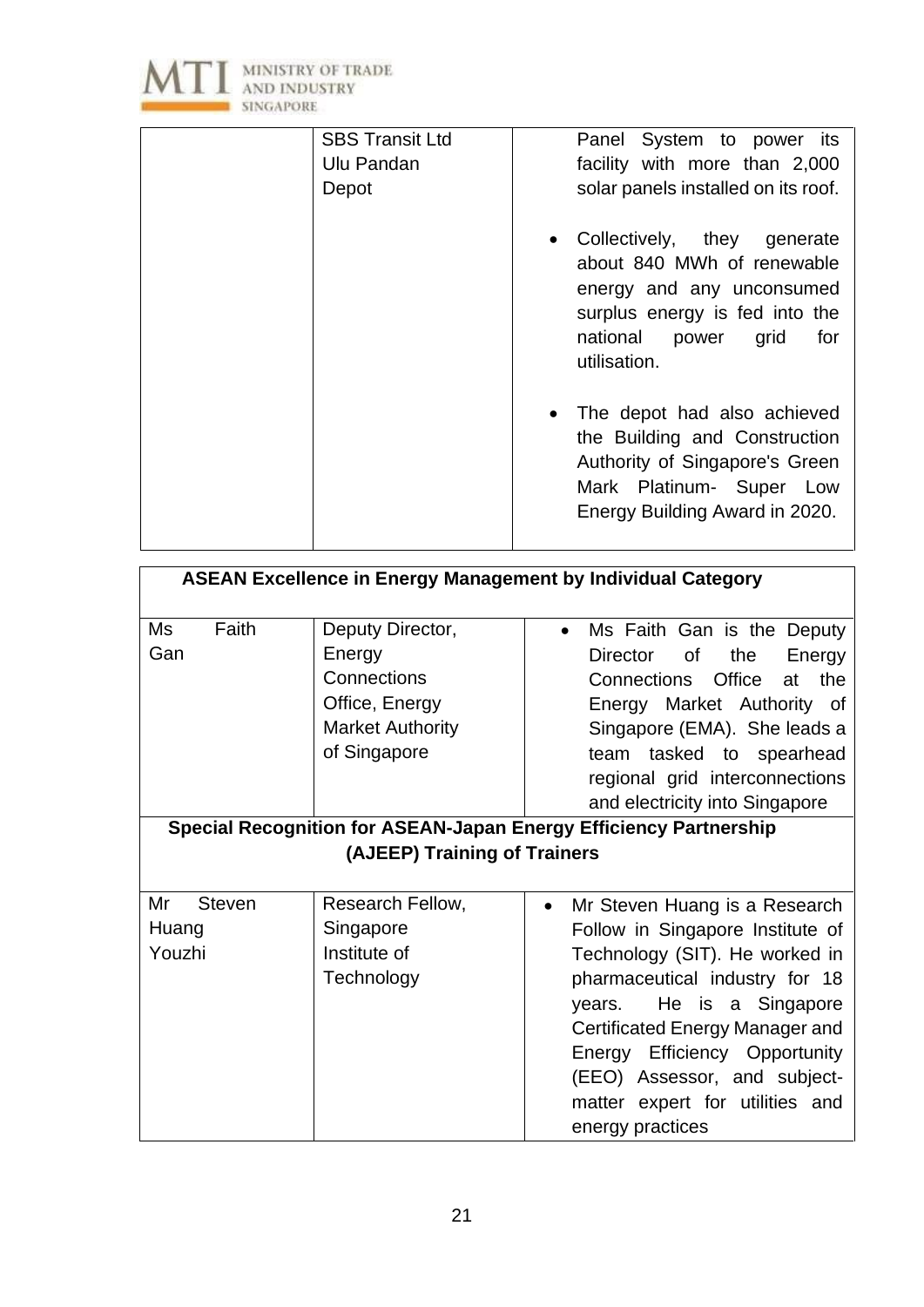

| <b>Energy Efficient Building (Tropical)</b>                                 |                                                  |                                                                                                                                                                                                                                                                                         |
|-----------------------------------------------------------------------------|--------------------------------------------------|-----------------------------------------------------------------------------------------------------------------------------------------------------------------------------------------------------------------------------------------------------------------------------------------|
| <b>University Sports</b><br>Centre (National<br>University of<br>Singapore) | 1 <sup>st</sup> Runner-Up                        | Building sits on existing sloping<br>$\bullet$<br>topography, enabling efficient<br>intensive<br>planning<br>and<br>οf<br>spaces and energy efficient<br>technologies,<br>along<br>with<br>envelope building design                                                                     |
| Woh Hup<br><b>Technical Hub</b>                                             | 2 <sup>nd</sup> Runner-Up                        | building<br>Factory<br>with<br>$\bullet$<br>sustainable features including<br>building<br>efficient<br>design,<br>lighting,<br>solar<br><b>PVs</b><br>and<br>sustainable building products                                                                                              |
| <b>Special Submission - Cutting Edge Technology</b>                         |                                                  |                                                                                                                                                                                                                                                                                         |
| Intelligent Air<br><b>Distribution</b><br>System (Air T&D<br>Pte Ltd)       | Winner                                           | Air-conditioning and mechanical<br>$\bullet$<br>ventilation<br>with<br>system<br>automatic control of ventilation<br>airflow rates                                                                                                                                                      |
|                                                                             | <b>Special Submission - Zero Energy Building</b> |                                                                                                                                                                                                                                                                                         |
| Nanyang<br>Technology<br><b>University Campus</b>                           | Winner                                           | 7 Zero Energy Buildings and 2<br>$\bullet$<br>Super Low Energy Buildings<br>across the whole campus, using<br>unconventional<br>high impact<br>energy saving systems for both<br>new and existing buildings and<br>facilities                                                           |
| <b>Ulu Pandan Bus</b><br>Depot (SBS<br>Transit Ltd)                         | Winner                                           | First bus depot in Singapore to<br>$\bullet$<br>use solar PVs to power its<br>facility with more than 2,000<br>rooftop solar panels, also uses<br>energy efficient air-conditioning<br>and LED lighting, awarded<br>Green Mark Platinum - Super<br>Low Energy Building award in<br>2020 |